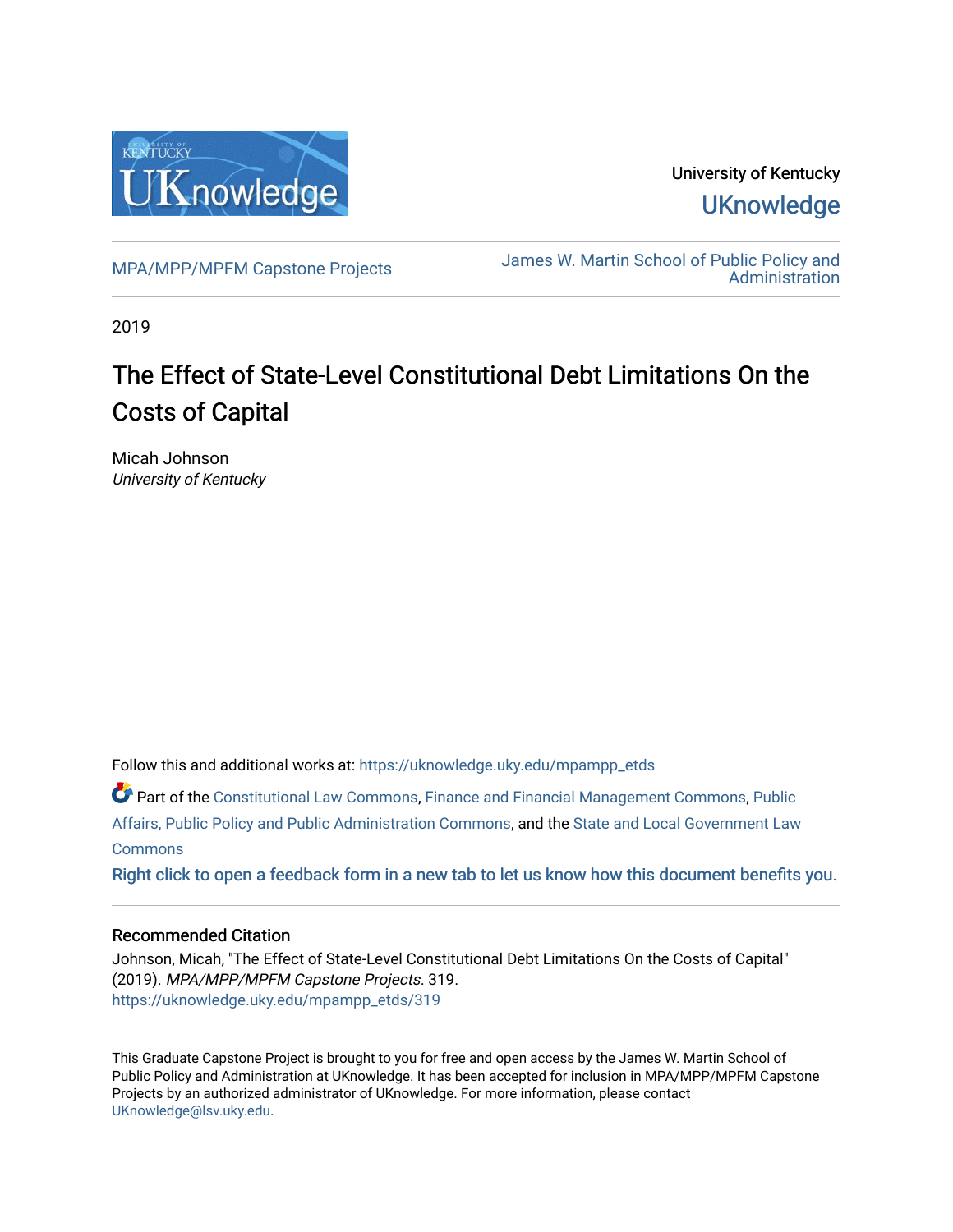# **The Effect of State-Level Constitutional Debt Limitations On the Costs of Capital**

by

Micah Johnson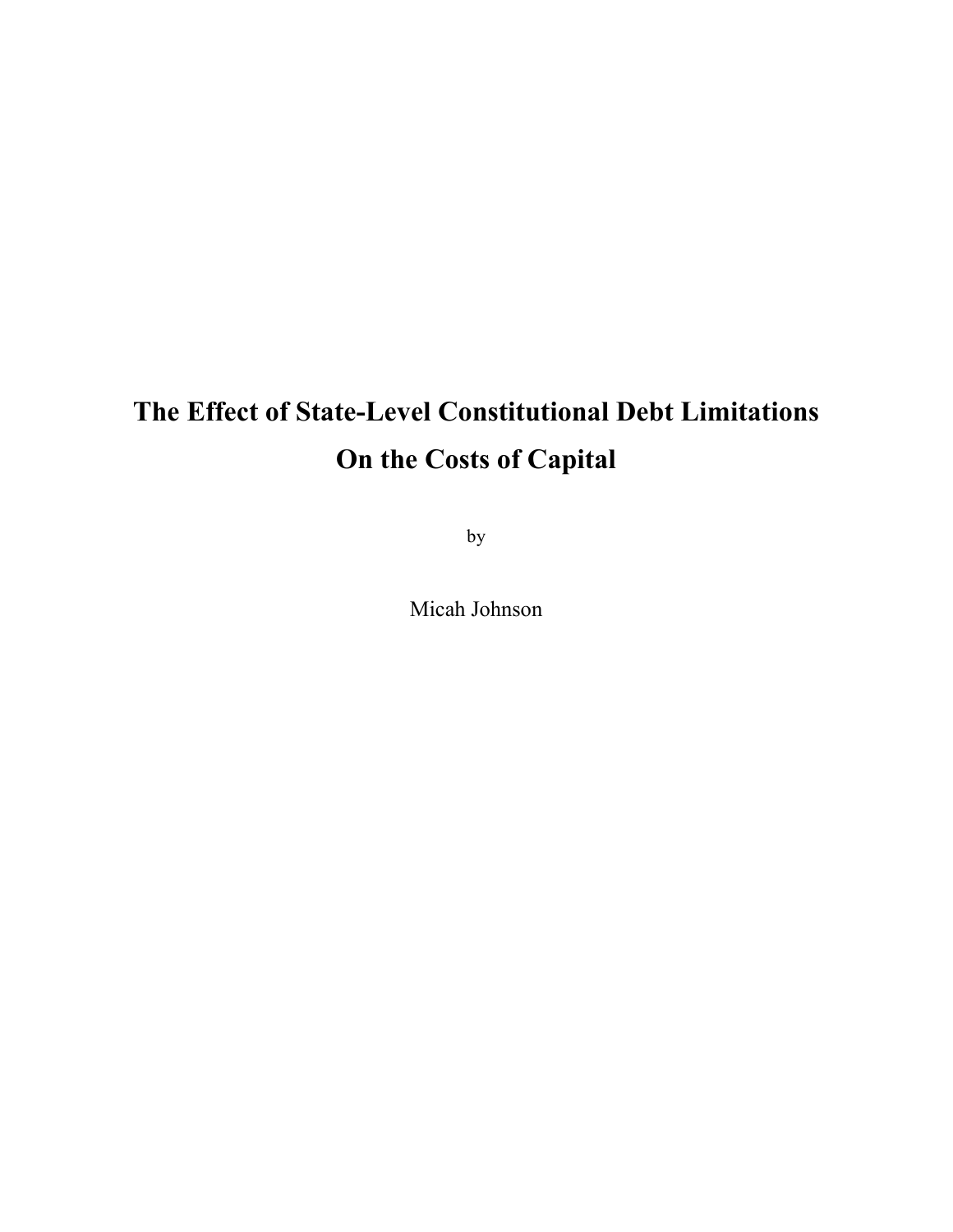# **Table of Contents**

| <b>Executive Summary</b> |                       |    |  |
|--------------------------|-----------------------|----|--|
| I.                       | Preamble              | 3  |  |
| II.                      | Introduction          | 4  |  |
| III.                     | Historical Background | 6  |  |
|                          | IV. Literature Review | 14 |  |
| V.                       | Research Design       | 19 |  |
| VI.                      | Results               | 22 |  |
|                          | VII. Conclusion       | 28 |  |
| References               | 30                    |    |  |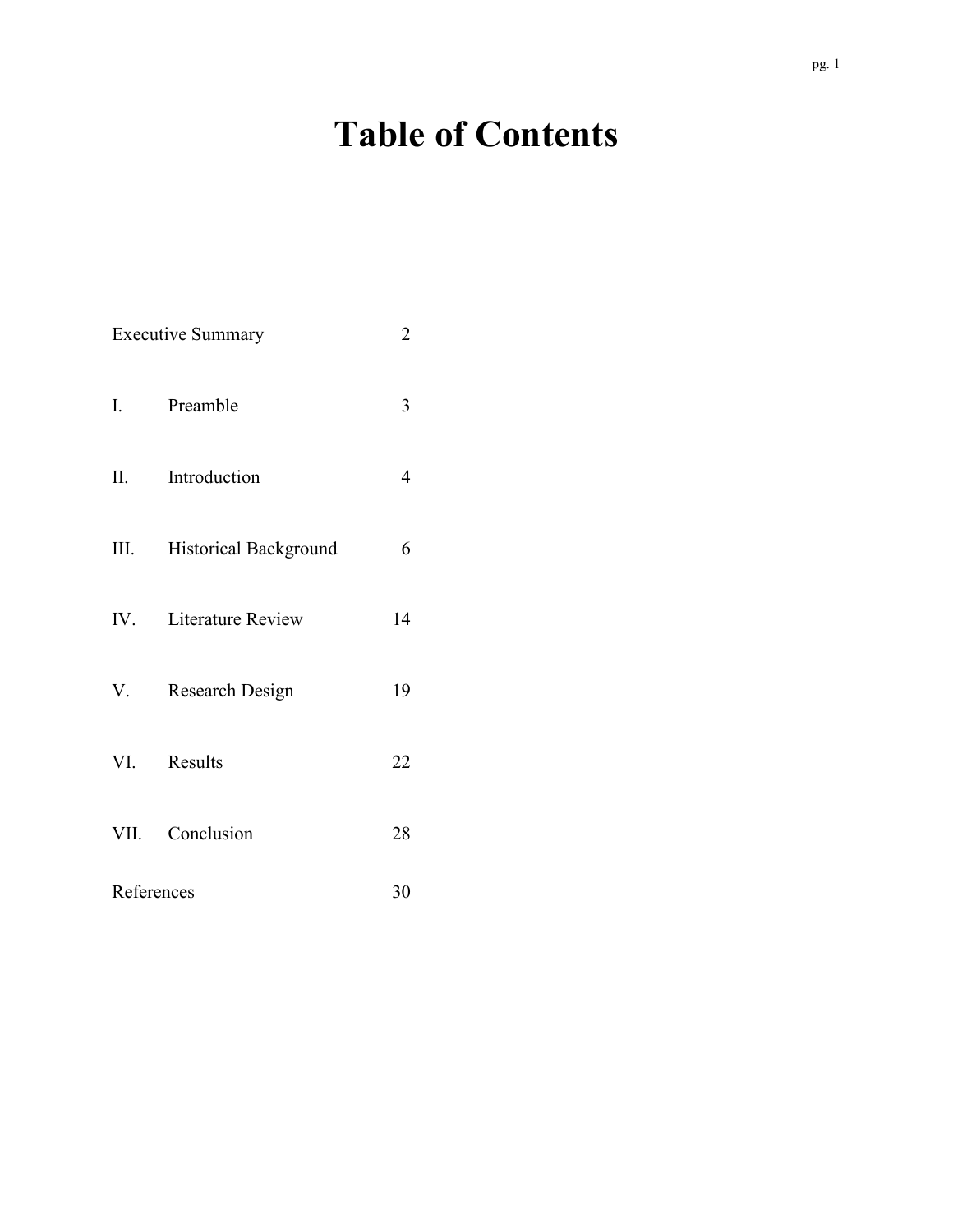#### *Executive Summary*

Forty-five states have adopted some form of constitutional limitation on their own legislature's ability to issue debt and raise capital. Eleven states have more than one such limitation. It seems intuitive to assume that constitutional strictures on a state's ability to manage its fiscal policy would affect that state's standing in the market, and it seems equally safe to assume that different combinations of the various forms of debt limitation would lead to varying effects in the market from state to state. However, the specific effects arising from the various constitutional provisions have proven to be difficult to measure. This research explores the substance of these constitutional debt limitations, the history of academic research attempting to measure the effects of these limitations, and the fruitfulness or futility of these academic attempts.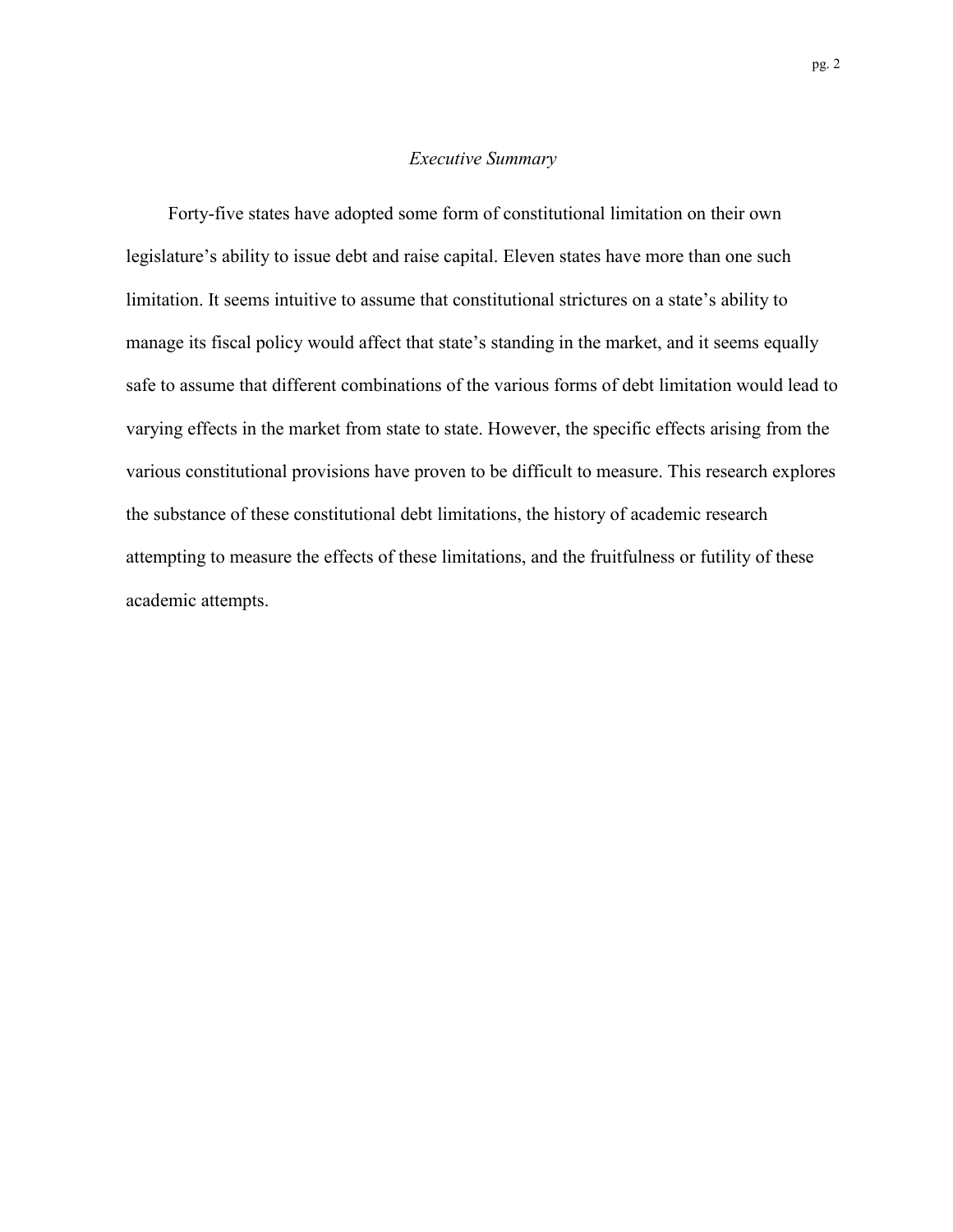#### I. Preamble

The term "municipal debt" can be confusing to the uninitiated. There are at least two sources of this confusion. First, the term can refer both to debt issued by a local government (municipality) and to debt issued by a state government. This distinction is substantive, because many states treat local government issues differently than state government issues, either statutorily or constitutionally (or both).

The second source of confusion concerning the meaning of the term "municipal debt" derives from the special tax status of many, but not all, municipal issuances (or bonds). The federal government provides terms by which proceeds from municipal bonds may be tax-exempt; that is, as long as the issuance meets the standards set by the Internal Revenue Service, purchasers of those corresponding bonds pay no taxes on the proceeds of those bonds. When market actors speak of "municipal debt," or "municipal bonds," those actors are typically referring to tax-exempt municipal debt. However, much debt undertaken by municipalities and states do not meet these federal standards, and consequently taxable "municipal debt" is far from rare.

The research presented in this paper focuses on state-issued, tax-exempt municipal debt. Any references made to "municipal debt" or "municipal bonds" designates only this limited class of debt. The limitation is more practical than theoretical; while the correlations relayed in this study may apply equally to locally-issued and taxable debt, a six-state survey of all debt issuances over a five-year period exceeds the scope of this project. Instead, the research limits its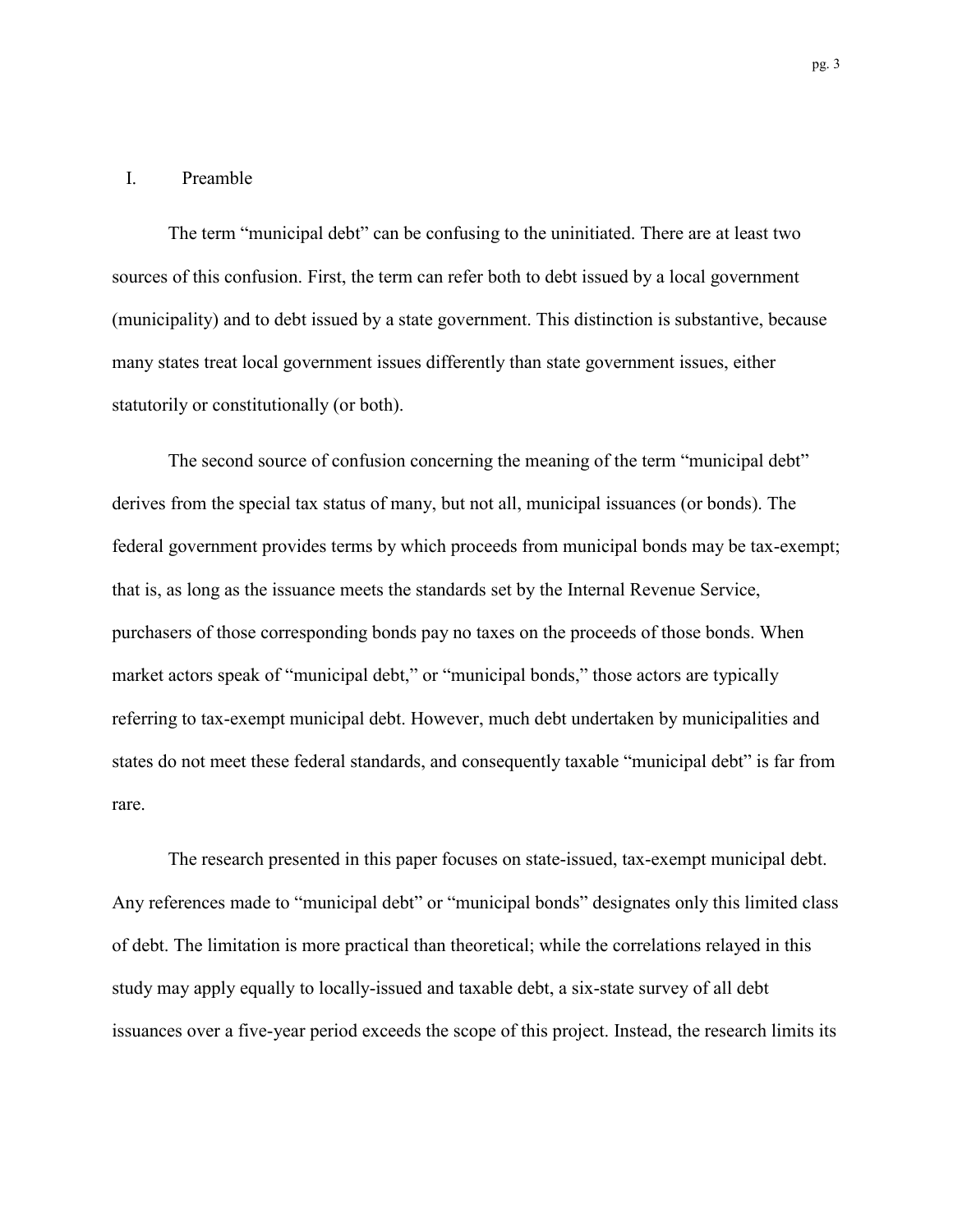attention to state issuances from the period spanning the years 2013-2017, across the selected states.

#### II. Introduction

State constitutions differ from the U.S. Constitution in many ways. For example, while the U.S. Constitution establishes a federalist system in which the U.S. government possesses limited, specifically enumerated powers to regulate, states are not comparably limited in the scope of their regulatory reach (Sterk & Goldman 1304). Furthermore, state constitutions tend to be more easily amendable than the U.S. Constitution (Sterk & Goldman 1304). These two qualities, taken together, are conducive to the evolution of state constitutions that advocate specific policy positions, many of which are reactionary, "provoked by local crises of the moment." (Sterk & Goldman 1304). With the passage of time, some of these provisions grow irrelevant, or worse, antithetical to the needs and functions of the modern state (Sterk & Goldman 1304).

No state-level constitutional provision embodies this process more clearly than constitutionally-mandated restrictions on the issuance of municipal debt. Only five states have no constitutional provision limiting the state issuance of debt (Kiewiet & Szakaly 67). The vast majority of these constitutional provisions were adopted by the states in the middle- to late nineteenth century in response to a deluge of ill-conceived debt-financed infrastructure projects preceding the economic depression of 1837 (Kiewiet & Szakaly 67). After several states defaulted on their debt obligations in the wake of the 1837 depression, a trend toward constitutionally mandated "fiscal responsibility" swept the nation.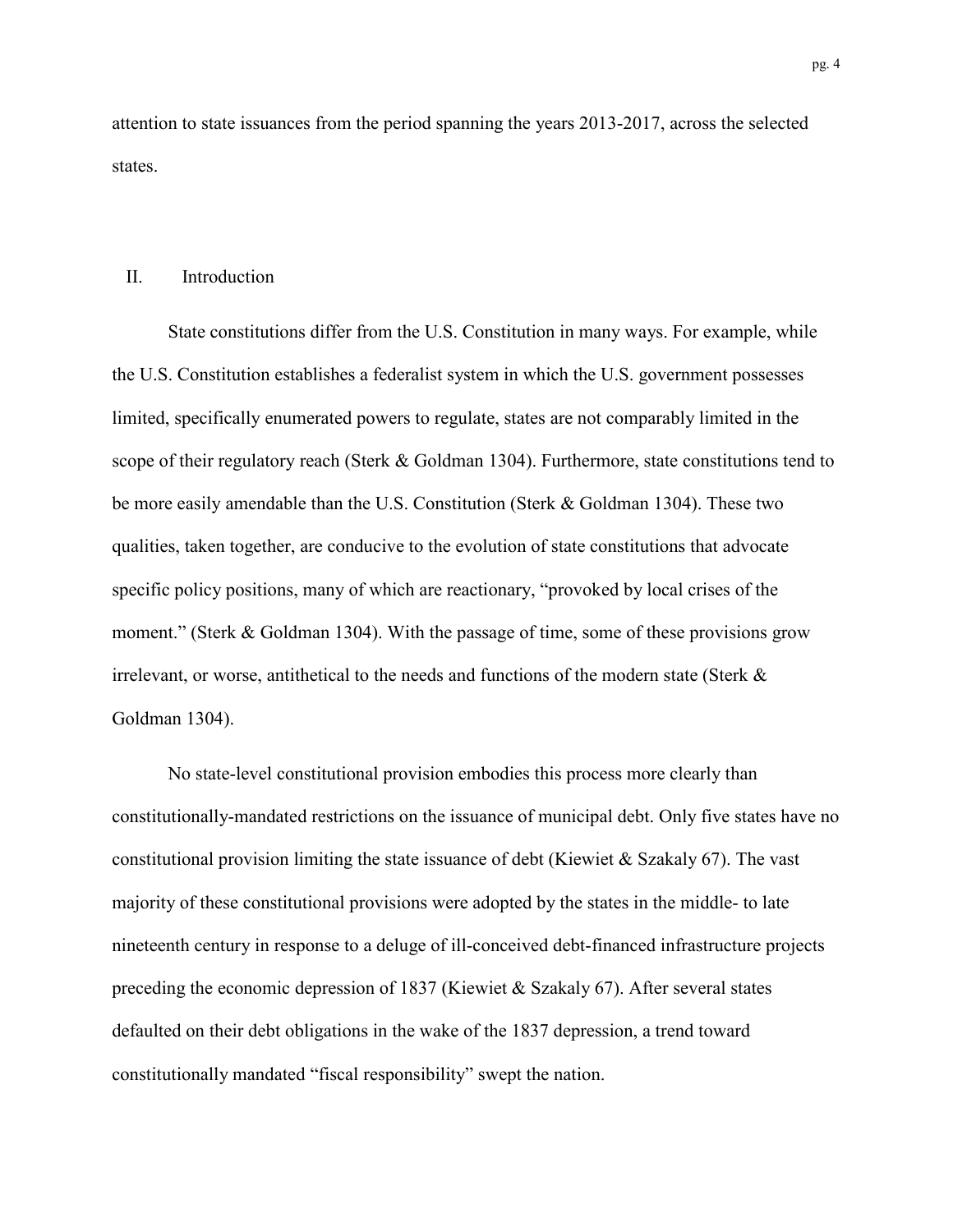While strictly limiting a state's ability to issue debt may have seemed like good fiscal policy in 1850 (when Kentucky adopted its constitutional provision), most contemporary fiscal policy analysts advocate for debt financing of infrastructure investment as preferable to paying "as you go" (O'Hara 57). These proponents of state debt funding argue that the costs of those infrastructure investments should be paid by those taxpayers taking advantage of the benefits of the investment (O'Hara 57-59). Whereas the antiquated fiscal theory posited that future generations should not be obligated to pay for the excesses of the current generation, most contemporary fiscal analysts argue that current taxpayers also should not be obligated to pay for infrastructure improvements that will benefit future generations (O'Hara 57-59). Thus, the reactionary policy embodied in the constitutional debt limits adopted in the 1800s now runs counter to the exigencies of contemporary state fiscal management.

Furthermore, research in the field indicates that constitutional debt limits may be actively harmful to the fiscal health of those states that have them. Rather than repeal the constitutional debt limits, many states have devised "work-arounds" that allow them to issue debt and raise capital without violating the literal terms of the constitutional mandates. Recent research has suggested that these work-arounds are not without costs, however. The artifice of the workarounds may lead to lower credit ratings, higher coupon rates, or both. Also, there is limited evidence that states with more restrictive constitutional debt limitations do not issue any less debt than those states with less restrictive mandates.

This research explores the topic of the effects of constitutional debt limits on coupon rates and number of issuances from a period spanning from 2013 to 2017. I begin with a brief history of municipal debt, the adoption of constitutional debt limitations, and the states' strategies for circumventing the constitutional mandates. I follow this history with a review of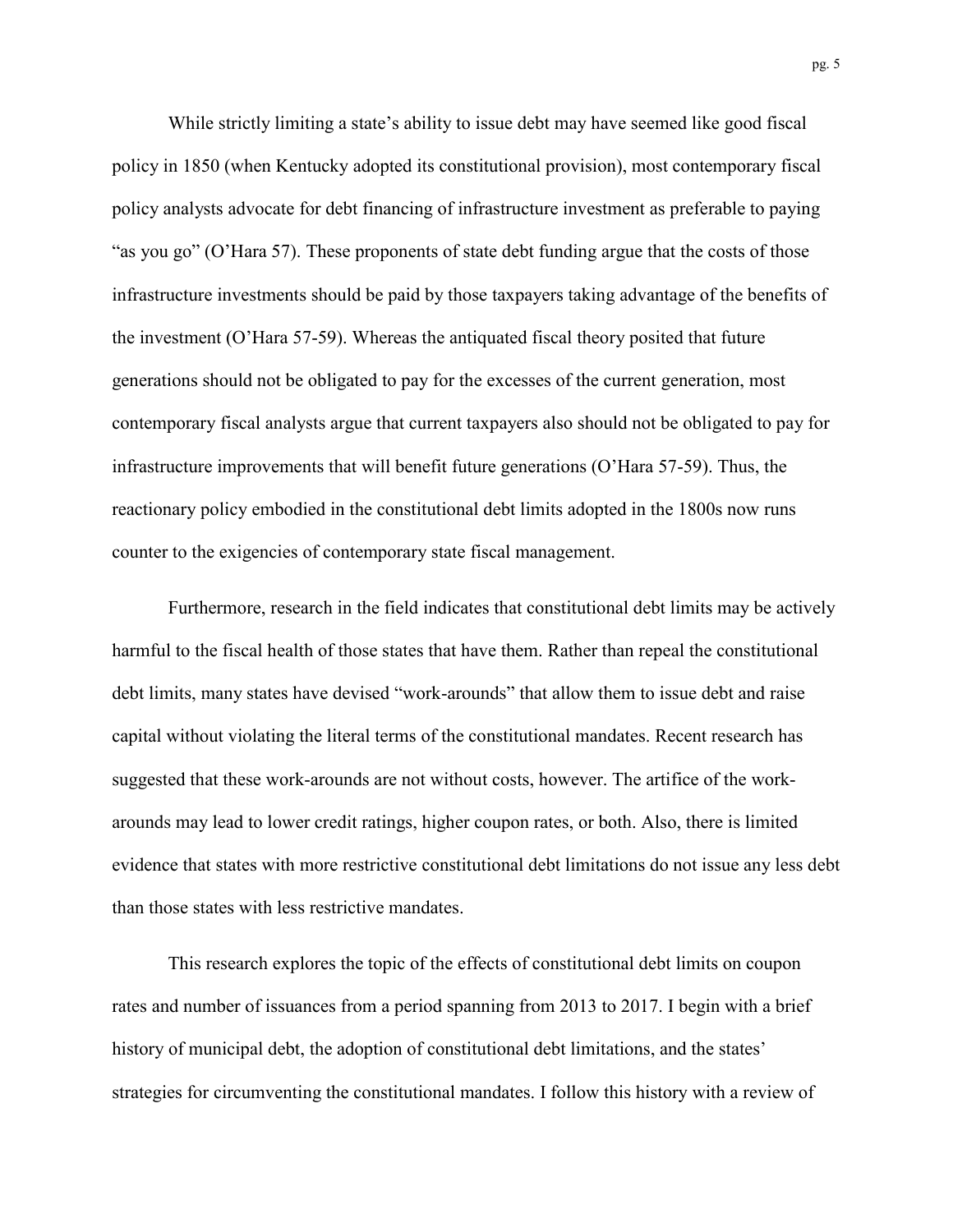the literature that focuses on the effects, both intended and unintended, of the constitutional mandates. I then describe the data and the development of the model applied in this research. I conclude with my results and a brief summary of the implications of those results.

#### III. Historical Background

State issuance of debt in the form of municipal bonds in the United States predates the American Revolution, and the states accumulated considerable debt in order to finance the war (Kiewiet & Szakaly 64). Alexander Hamilton estimated in January of 1790 that the sixteen states of the Union owed a collective \$25,000,000 (Ratchford 50). Hamilton saw this debt as a threat to the economic viability of the several states, and advocated fiercely for the federal assumption of this burden (Ratchford 67). Hamilton was successful, and the United States assumed all but approximately \$3,000,000 of the states' debt (Ratchford 68). The federal assumption left a few states completely debt-free, and the majority of states were left with nominal, easily-managed debts that were further reduced by sound state fiscal policy (Ratchford 68).

Following the federal assumption of the several states' debts, those states largely avoided debt financing. New York was a minor exception, and borrowed nominal amounts, beginning with \$73,000 in 1797 (Ratchford 73). However, these funds typically entered the general fund, and the state utilized the capital primarily to pay for daily operations. Then, in 1812, New York undertook a new approach to debt, and the actions of the state led to a revolution in debt financing across the country.

In 1812, the City of New York issued the first officially labeled "municipal bond" (Cockren et al. 135). This issuance was fundamentally different from previous municipal and state debts, because the inaugural municipal bond was the first state-issued debt to be issued in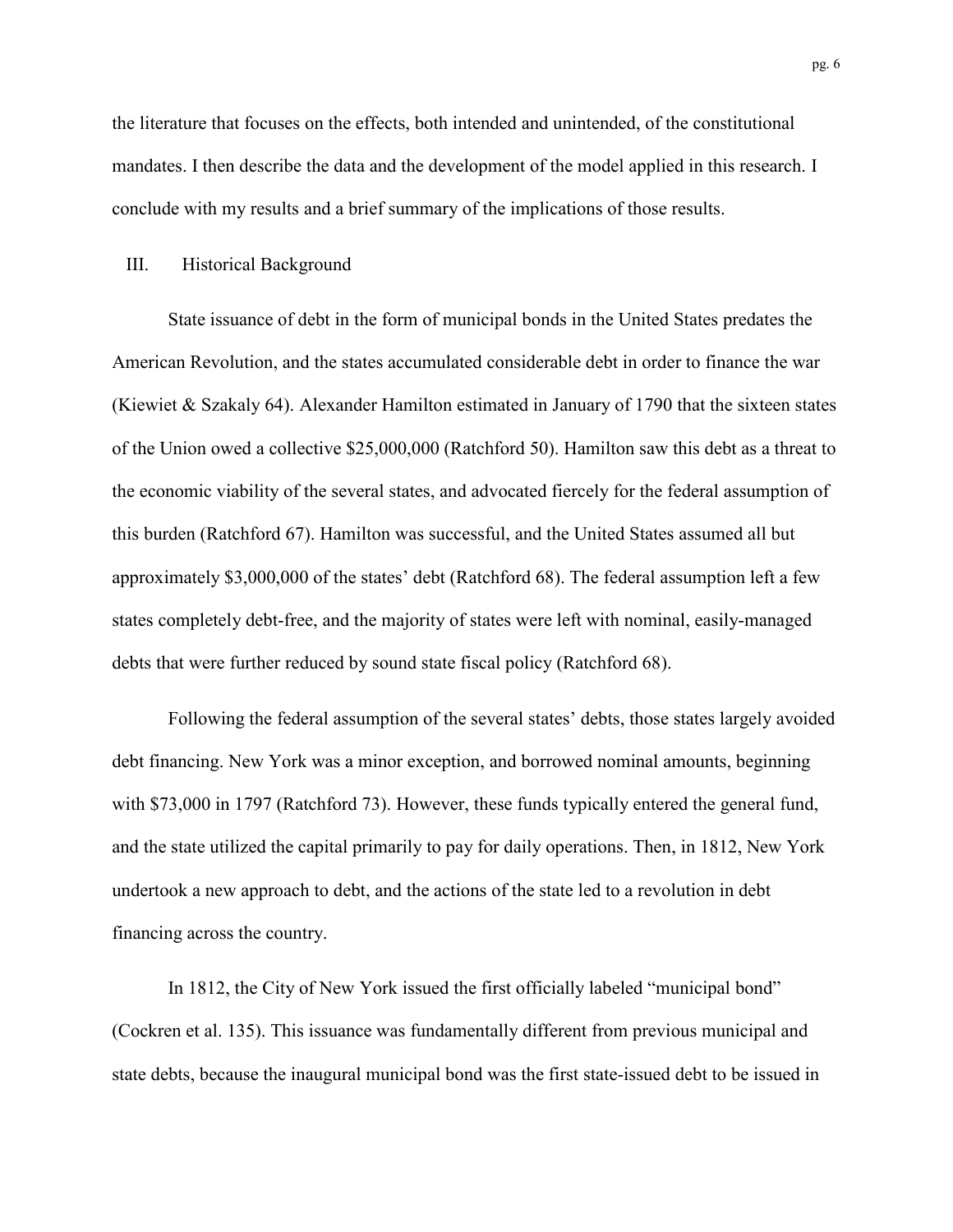order to pay for internal infrastructure improvements, and was issued in order to pay for the construction of a new City Hall (Cockren et al. 135). Prior to this issuance, state issued debt had been used either to meet war costs or to cover operating deficits (Ratchford 74). A new round of state debt briefly flourished as states sought to support their war efforts during the War of 1812, but with the exception of New York, state debts entering the 1820s were nominal and manageable (Ratchford 77).

After New York utilized the first recognized municipal bond for infrastructure investment in 1812, it embraced this mode of financial funding of infrastructure needs with eager abandon. In 1817, the state began construction of the Erie Canal, which was completed in 1825. The canal was municipal bond-funded, and the costs of construction reached \$7 million (Ratchford 82). However, despite the exorbitant cost of the construction and the concomitant debt burden to the state, the Erie Canal was widely considered an unreserved success ((Kiewiet & Szakaly 64). Trade along the route grew exponentially, and thriving villages and cities sprung up along the river, providing increased economic activity within the state and growing property tax revenues for the state coffers (Ratchford 82-83). Other states saw the success of the Erie Canal project, recognized that the costs of debt can be outweighed by the benefits of increased economic activity that result from prudent investment of the capital raised, and an early conception of the revenue bond began to take form (Kiewiet & Szakaly 64).<sup>1</sup>

While the spate of state borrowing for large infrastructure investments laid the foundation for the state debt crisis that was to follow, the Depression of 1837 played a large role in transforming a potential crisis into an actual one. The Depression played two distinct roles in

l

<sup>&</sup>lt;sup>1</sup> Revenue bonds are debt issuances "for which specific revenues, not governments' full faith, credit, and taxing power, are the source of repayment" (O'Hara 5).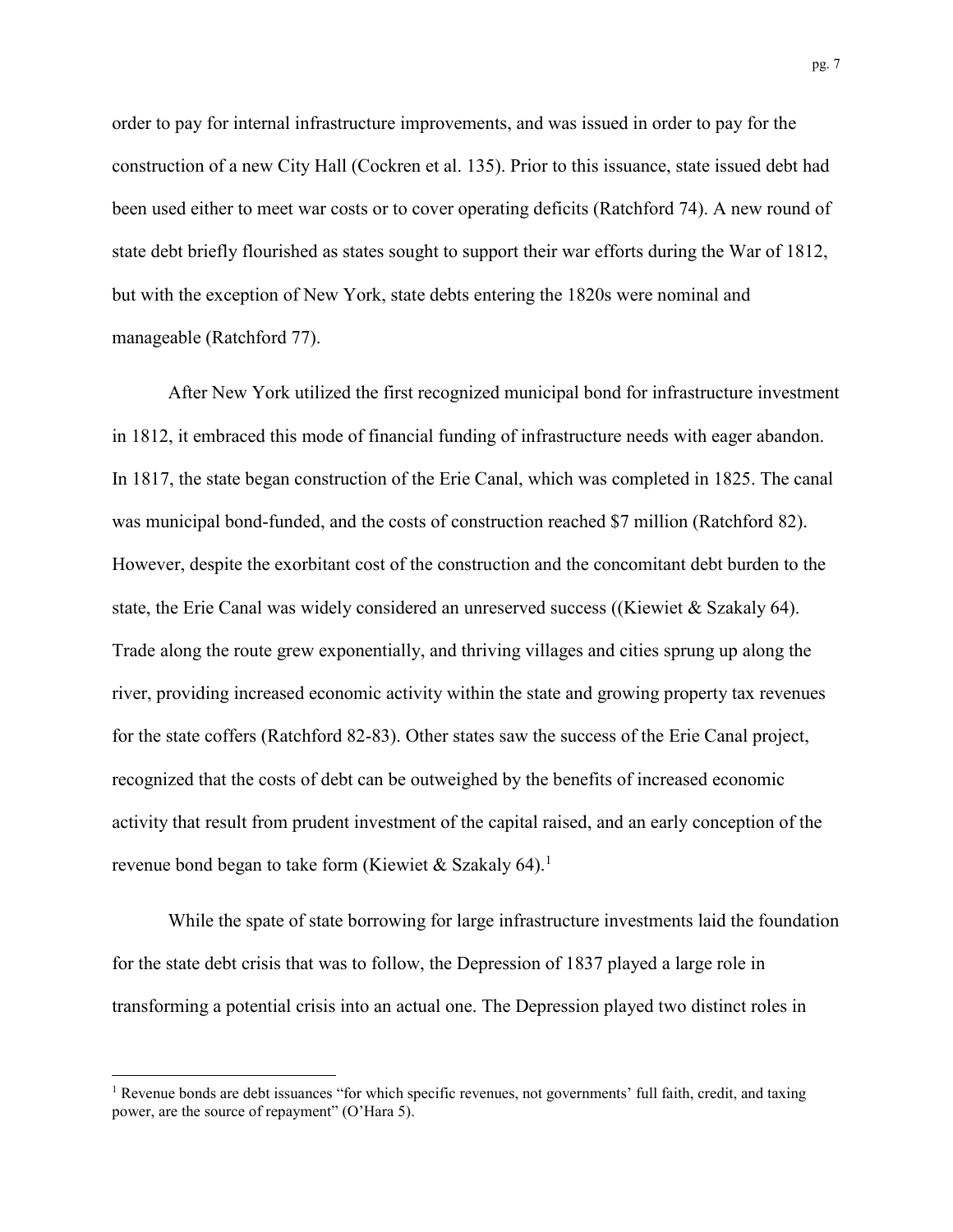undermining the debt-financed investment strategies of the states. First, many of the large infrastructure projects (such as railroads, canals, and turnpikes) were incomplete when the Depression struck (Kiewiet & Szakaly 64). The states were forced to choose between abandoning the project and losing the investment to that point, or continuing to debt-finance the project despite the skyrocketing interest rates (and consequently, skyrocketing costs of capital to the states) (Kiewiet & Szakaly 64). Second, the Depression led to a substantial decrease in economic activity nationally, which, in turn, led to the completed infrastructure projects producing less revenue than expected for the states (Kiewiet & Szakaly 64). Eventually, nine states defaulted on their debt in the wake of the 1837 Depression (Kiewiet & Szakaly 65). State legislators advocated for a federal assumption of the oppressive debt burden, but unlike the earlier assumption proposal supported by Hamilton, this latter movement failed to develop the strength to succeed in the federal Congress (Ratchford 103-104).

What followed was a crisis of confidence for state debt issuers in the United States. Foreign investment in state instruments dwindled, and infrastructure projects sat incomplete, with the states lacking the necessary capital to continue their construction (Kiewiet & Szakaly 64). State legislators, in order to regain investor confidence, were forced to adopt unpopular revenue measures such as excise and property tax increases (Kiewiet & Szakaly 65). Taxpayers responded with outrage, and they demanded that the legislators establish protections against irresponsible debt accrual. According to Benjamin Ratchford, "[p]revious to 1840 no state constitution limited the debt which the legislature might incur, but within a period of fifteen years thereafter the constitutions of nineteen states were amended to include such limitations"  $(121).<sup>2</sup>$  Rhode Island was the first state to adopt a debt-limiting constitutional amendment, when

l

 $2$  Note that there were thirty-one states in 1855.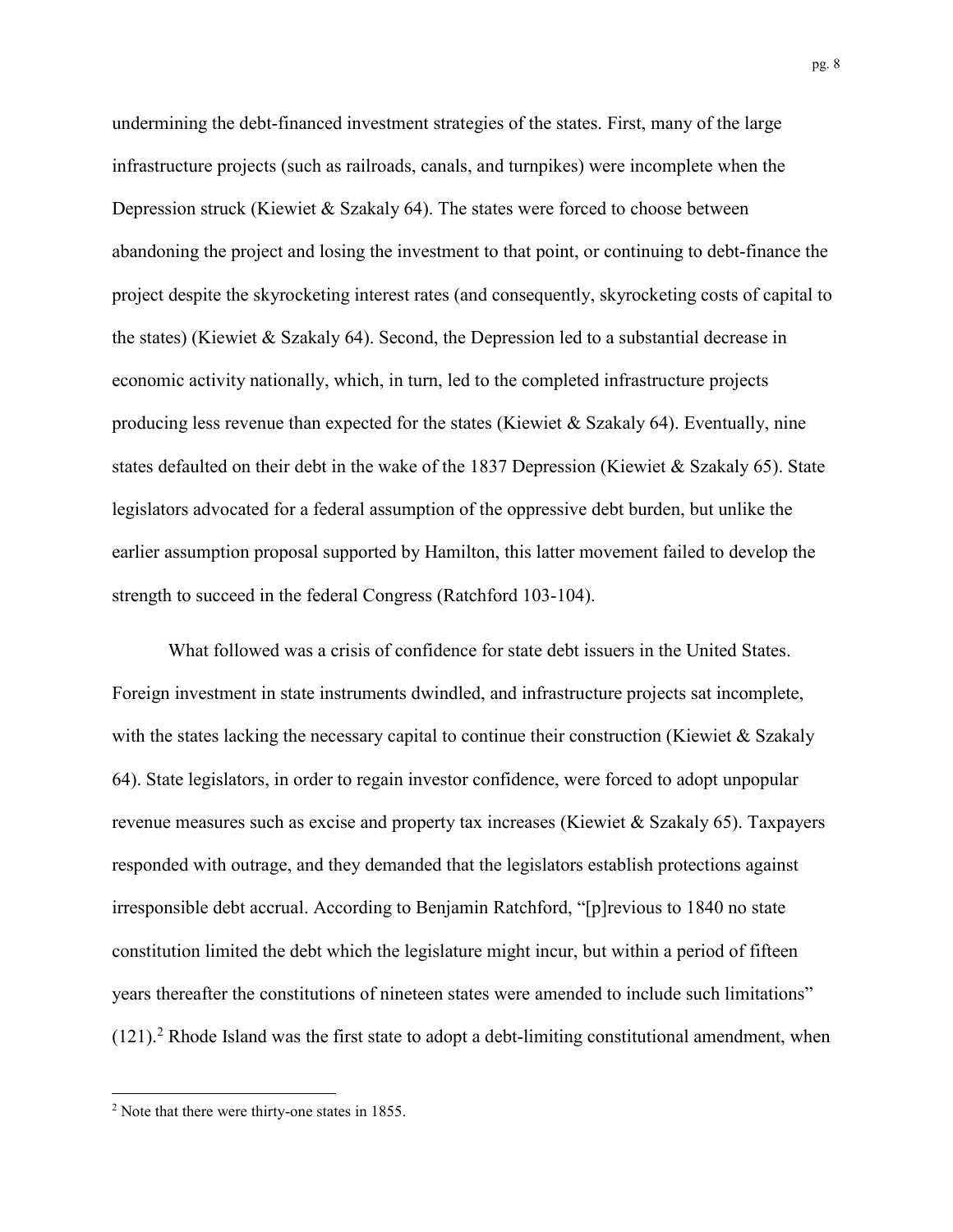it both created a referendum requirement for debt issuances and capped debt to no more than \$50,000 (Ratchford 122). Currently, there are only five states that have no constitutional limit on debt (Kiewiet & Szakaly 65).

Justice Louis Brandeis once famously wrote in dissent that "[i]t is one of the happy incidents of the federal system that a single courageous State may, if its citizens choose, serve as a laboratory; and try novel social and economic experiments without risk to the rest of the country" (New State Ice Co. 311). This principle of federalism could not be clearer than in the various states' approaches to constitutional debt limitation. While "virtually every state constitution has some unique features in its debt provisions," Roderick Kiewiet and Kristin Szakaly, in their *Constitutional Limitations on Borrowing: An Analysis of State Bonded Indebtedness*, have identified four "basic forms" of state constitutional debt limitations (65). These four basic forms are critical in the methodology of this research and deserve a careful review.

Kiewiet and Szakaly offer the following four basic structures of state constitutional debt limitations:

(i) the requirement that such bond issues be approved by the voters of the state in a referendum; (ii) the requirement that all guaranteed debt issues be approved by a supermajority (ranging from three-fifths to three-fourths) of the state legislature; (iii) a prohibition against issuing guaranteed debt; (iv) a provision limiting guaranteed debt to some fraction of state taxes, state expenditures, assessed property valuations, or some other revenue base (65).

Twenty-one states have some form of referendum requirement. Twelve states have a supermajority requirement, and nine states have a prohibition against issuing guaranteed debt. Fifteen states have a formulaic limit applied to a specific revenue source, and five states have no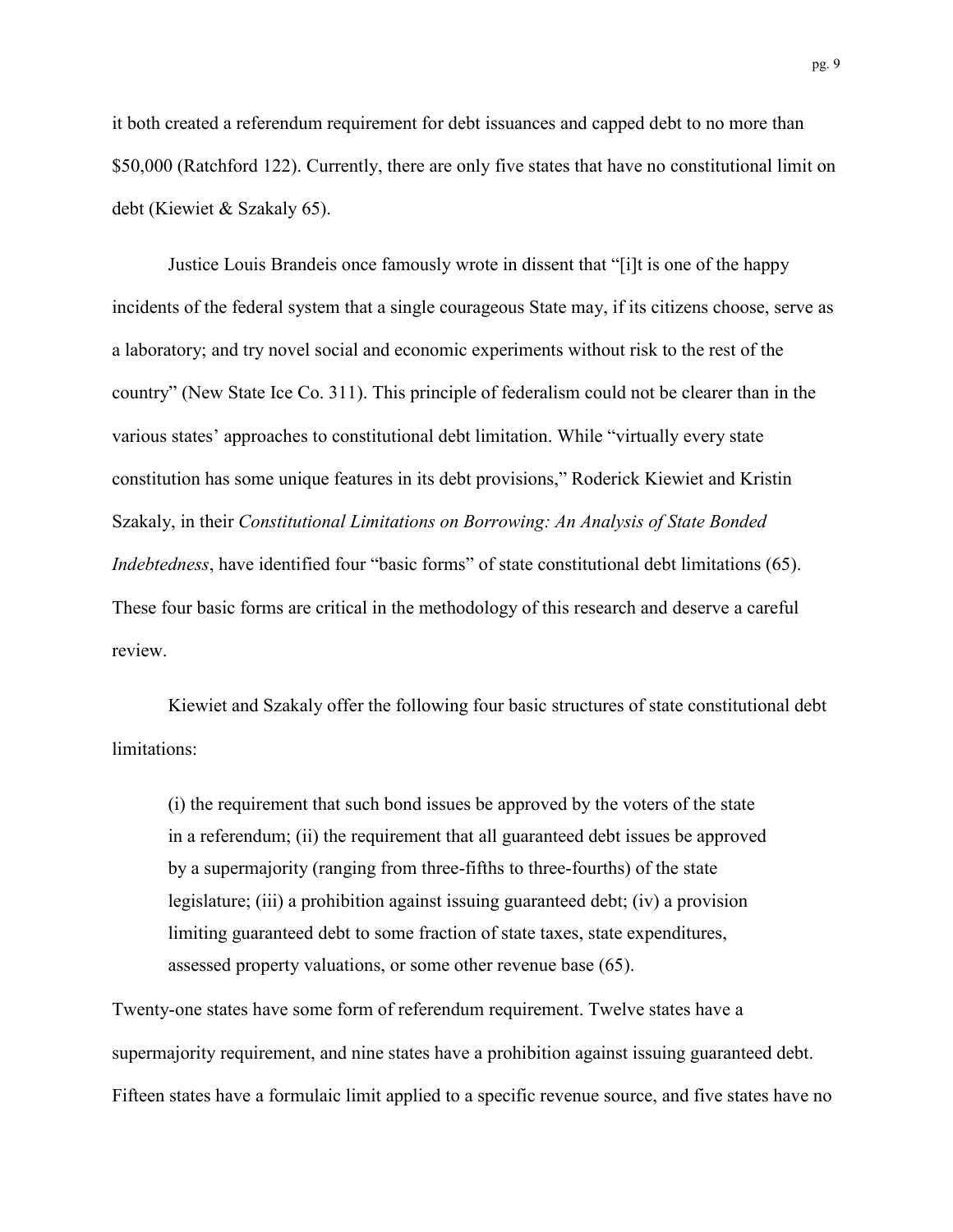constitutional limitation whatsoever. Eleven states have more than one form of debt limit, which explains why the above-enumerated list provides for fifty-seven applications over forty-five states (Kiewiet & Szakaly 65).

With such an impressive array of constitutional debt limitations in force across the nation, one would expect the several states' ability to issue debt to be severely curtailed. However, as was mentioned earlier in this paper, states could hardly function in the complex, contemporary economy without practical access to debt financing. The routes that individual states have taken to access credit markets is even more variegated than the field of constitutional limitations themselves. The variety stems both from the different legislative approaches to circumventing the constitutional limitations and also from the state courts' various interpretations of the constitutional mandates. Sterk and Goldman argue that while constitutional debt limitations do little to actually limit debt, the constitutional provisions do take some fiscal decision-making power away from the state legislatures and grant it to the state's judiciary. For a clarifying example, I now look at Kentucky's experience.

Kentucky's first Constitution, drafted in Danville, Kentucky, and approved by the United States Congress in 1792, did not include a limitation on debt (Legislative Research Commission 12-13). However, by 1850, the state's debt had grown to \$4.5 million (or approximately \$145.8 million in 2019 dollars), and the next iteration of the state's constitution unambiguously limited debt to \$500,000 (Kleber 225). This limitation was roughly equal to one year's revenue receipts at the time, but the amount has not been subsequently adjusted for inflation, despite the fact that current state revenue projections for 2019 exceed \$11 billion (Legislative Research Commission 14). The strict limitation on general obligation debt also included a provision that any such debt is allowed only with the permission of the electorate through a direct vote during a general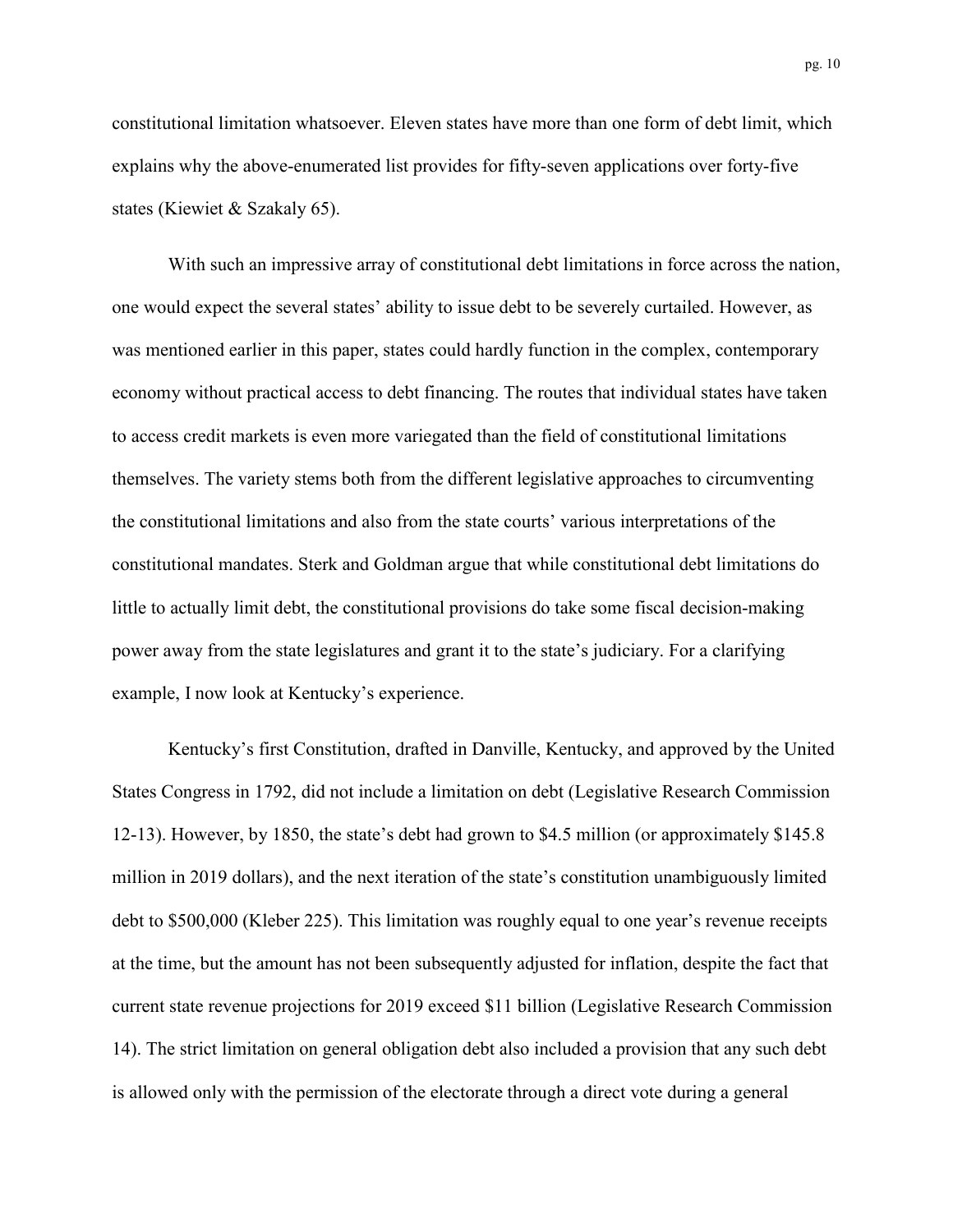election year (Legislative Research Commission 14). Thus, Kentucky is one of the twenty-one states that require referendum approval for long-term debt issuance, though many companion states have much larger, more functional nominal limits (Kiewiet and Szakaly 65).

The Commonwealth and its municipalities have attempted "creative" structurings of debtlike instruments over the years in attempts to circumvent the constitutional limit, but the state's Supreme Court has resisted a "formalistic" interpretation of these instruments and has consequently stricken many attempts at long-term debt issuance as unconstitutional.

A foremost example is *Curlin v. Wetherby*. In this 1955 case, the high court considered the constitutionality of the legislature's grant of authority to the Kentucky Highway Authority to issue long-term municipal bonds (935). The legislature had structured the transaction in a manner intended to bypass the debt limitation (935). First, in establishing the Kentucky Highway Authority, the legislature transferred selected state highways to the Authority (935). The Authority would then issue municipal bonds backed only by the full faith and credit of the Authority (and not the full faith and credit of the state) (935). The Authority would use the bond proceeds to improve the selected highway systems, and finally, the state would then lease back the improved highways from the Authority (935). The state would make the lease payments by using revenues from gasoline and motor vehicle taxes (935).

The Kentucky Supreme Court struck down the law (Curlin 935). The Court began its analysis by defining "debt" as the commitment of future revenues with the inability to later abandon the commitment (the "full faith and credit" obligation) (935). The Court held that while the proposed structure of the highway bonds led to municipal bond issuance that was not state "debt" in the traditional sense (because the bonds would be issued by the special authority, and consequently not backed by the full faith and credit of the state), the lease, on the other hand,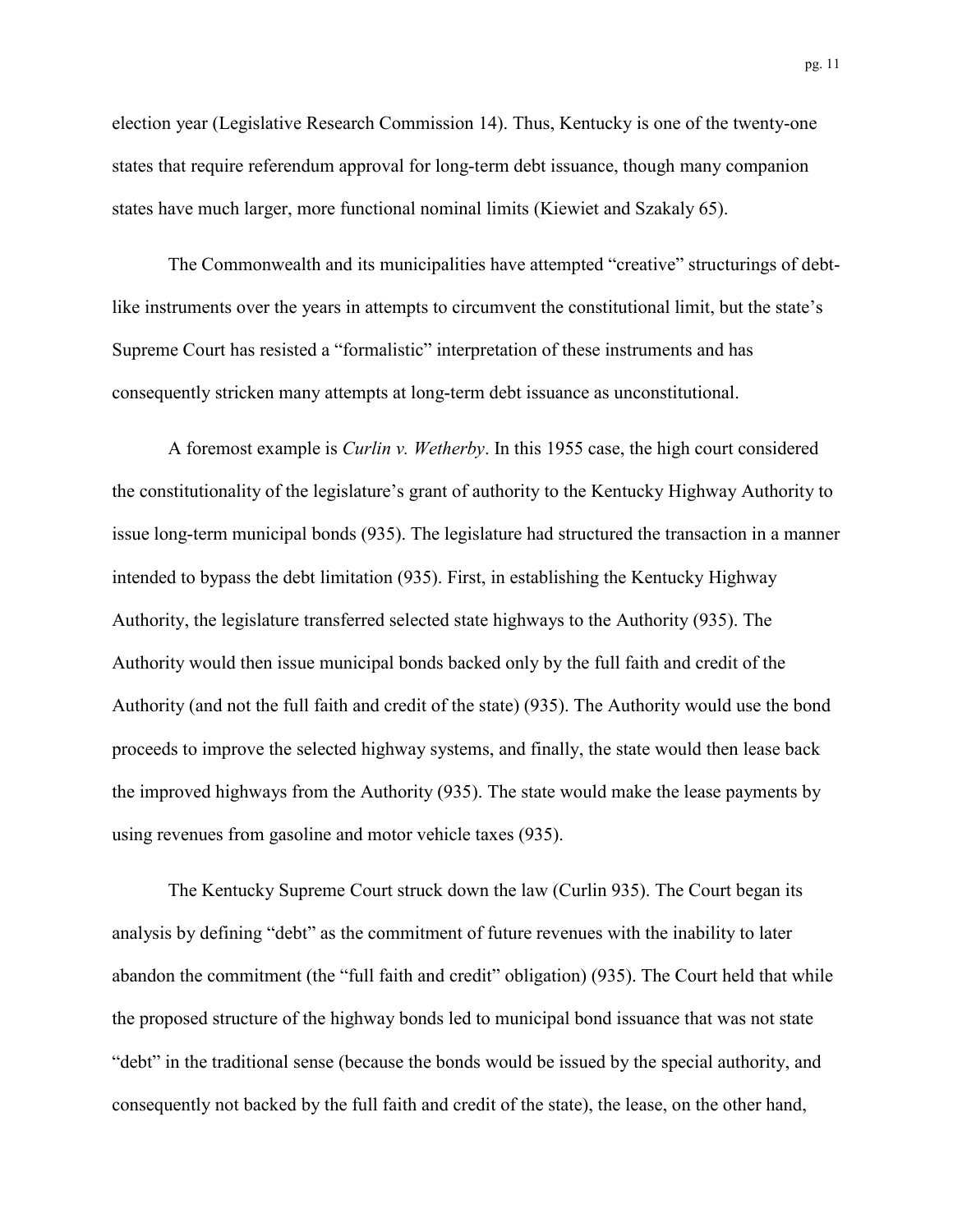was an unconstitutional indebtedness (935). The Court focused on the terms of the lease, and specifically the language that pledged "current resources" of the Authority (composed of all monies accruing biennially to the State Road Fund) *for the full term of the lease* (935-937). The legislature tried to argue that the use of "special funds" consisting of gasoline and motor vehicle taxes avoided the constitutional limitation on the future commitment of revenues generally, but the Court did not agree with the legislature's interpretation (935). The gasoline and motor vehicle taxes, the Court reasoned, are not collected for the use of "a particular facility," but instead "for the use of the roads generally" (937). Consequently, the Court found, the funds are general revenue (937). By committing general funds "for the term of the lease," the Court held, the legislature had violated the debt limitations of the Constitution of Kentucky (938-939). The "formalistic" approach of the legislature did not assuage the "substantive" constitutional requirements as interpreted by the Supreme Court.

Despite the Court's insistence that the constitutional debt limit be given substantial deference, the legislature has managed to establish a procedure for accessing credit for capital projects that does not run afoul of the Court's high standard. This constitutionally permissible structure is very similar to the structure of the Kentucky Highway Authority in *Curlin v. Wetherby* above, but with a couple of critically important "tweaks" to the methodology. The first substantive difference is that the state's remittance of the lease payments to the municipal corporation or special authority is contractually guaranteed only for a biennium, eliminating the "for the full term of the lease" language found in *Curlin* (Hayes 802-803).

The second substantive difference between the methodology unsuccessfully pursued in *Curlin* and the current, operative methodology is that in the current system, lease payments are guaranteed *only* by revenue increases produced by the capital project, rather than by the state's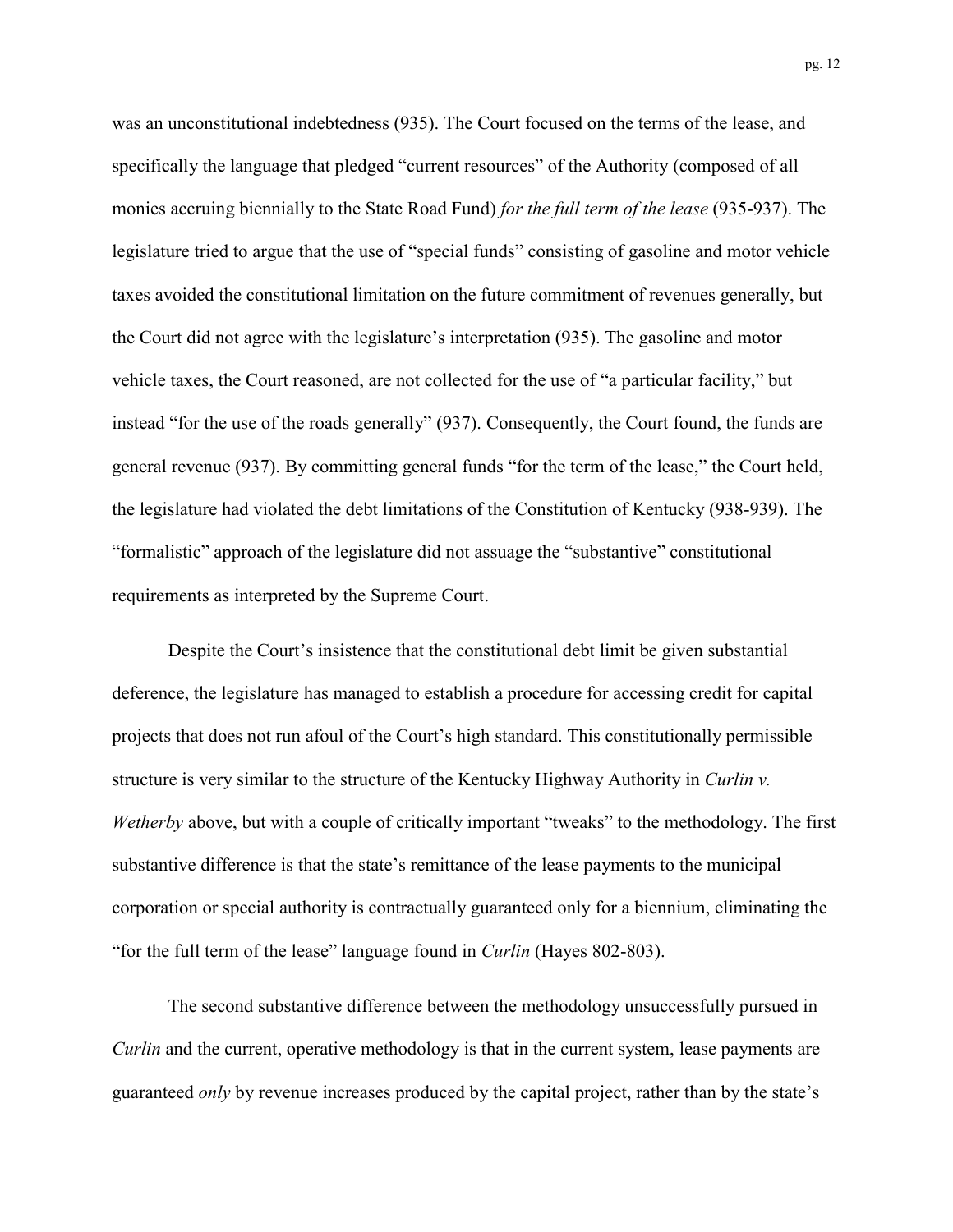general revenue (Hays 803-804). The Court has held in as early as 1925 that similar arrangements meet constitutional muster, and has consistently upheld this finding, despite several opportunities to relitigate the issue (Waller 1925). In general, the high court has thus established a three-pronged factor analysis for determining whether a debt issuance violates the constitutional limit on general obligation debt: 1) debt instrument cannot be issued directly by the state, but must be issued by a third-party entity such as a municipal corporation or special authority; 2) the contractual terms of the issuance cannot commit state funds beyond a period of two years; and 3) the relationship between the project being funded and the source of the debt service must be "sufficiently direct and apparent that . . . the . . . tax may be treated as revenue of the project" (Turnpike 557). The Commonwealth's Supreme Court provides further latitude by holding that, if the debt issuance passed the factor analysis outlined above, it is not subject to the \$500,000 absolute limitation, because it is not "debt" in the constitutional sense of the term (557).

While many state judiciaries have followed a path similar to Kentucky's,<sup>3</sup> others have interpreted similar constitutional language to require substantively different approaches. An excellent example is the judicial history of New Jersey's approach to its constitutional limitation. New Jersey, like Kentucky, has both a limit on the amount of debt issued annually and a referendum requirement. Also similarly, the New Jersey legislature initially attempted to circumvent the constitutional provisions by establishing a public authority, the New Jersey Turnpike Authority. However, unlike in the holdings of the Kentucky legislature, the New Jersey Supreme Court held in *New Jersey Turnpike Authority v. Parsons* that simply the establishment

l

<sup>&</sup>lt;sup>3</sup> See, for example, the history of the judiciary's interpretation of Ohio's constitutional limit, as outlined in Sterk  $\&$ Goldman (1334-1337).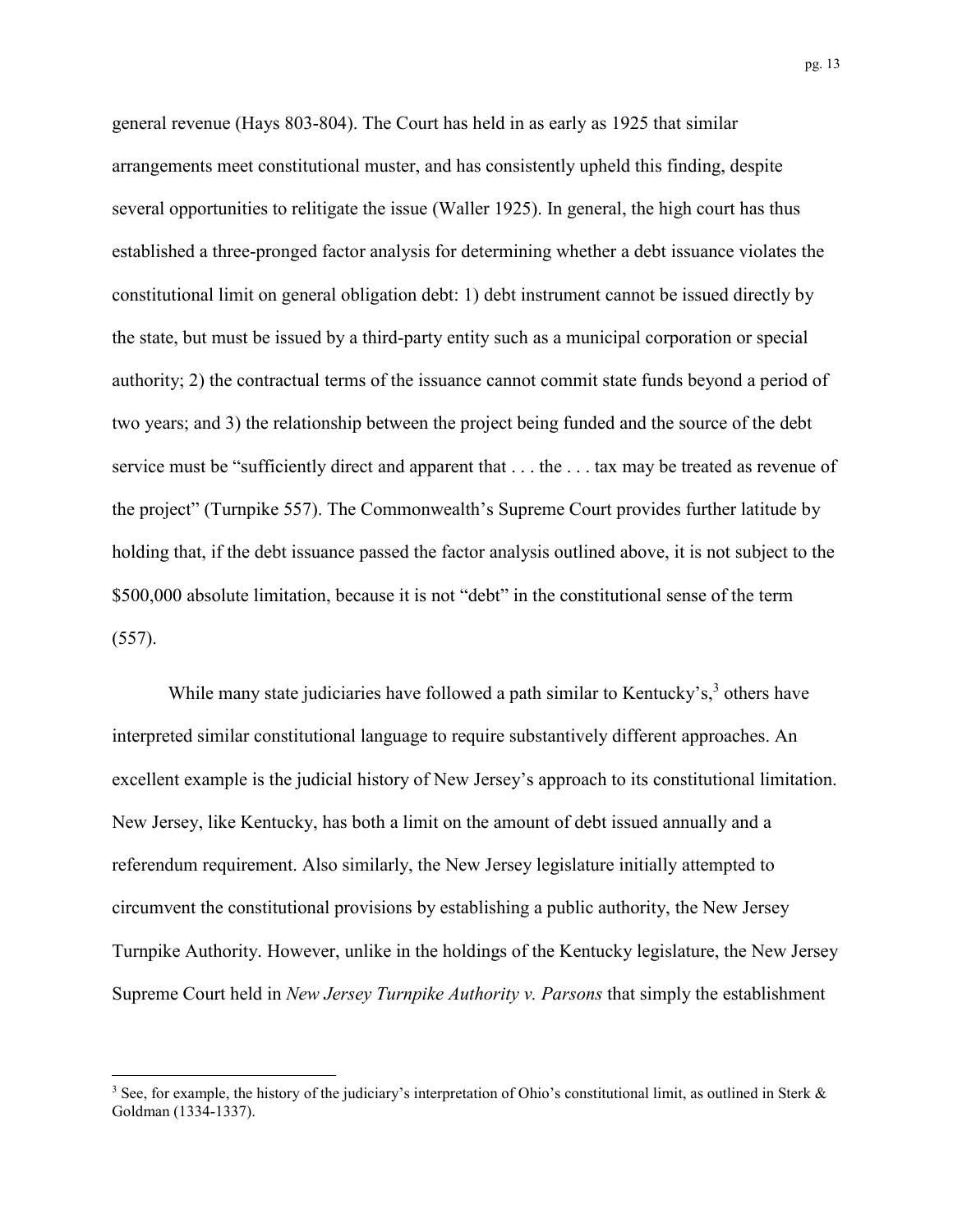of a public authority was enough to circumvent the constitutional requirements, despite the fact that the terms of the lease agreement with the turnpike authority committed state funds to a period much greater than a biennium (875).

This concludes the historical background for this research project. The goal of this project is to determine, through quantitative analysis, whether the four distinct forms of constitutional debt limitation outlined by Kiewet and Szakaly are successful in limiting debt issuance, and whether they come at a cost in the form of discernably higher costs of capital for those states with constitutional strictures. These questions are not entirely novel to this research, and I now provide a review of the literature addressing different aspects of these questions.

# IV. Literature Review

## *Increased Cost of Capital*

The primary difficulty with evaluating quantitatively the effects of constitutional debt limitations on the costs of capital is developing a model that disentangles those effects from unenumerable state-specific effects. This problem is illustrated in an early study by B. U. Ratchford in his "State and Local Debt Limitations," published in 1958. While the article begins with an excellent history of debt limitations, including constitutional provisions, his quantitative analysis falls short. He begins by grouping states into three categories: 1) states with constitutional limits; 2) states with constitutional referendum requirements; and 3) states with legislative and statutory limits on debt issuance. Ratchford finds that the states with constitutional limits held debt half as large as those states with only legislative limits, and states with referendum requirements fell between these two extremes (225).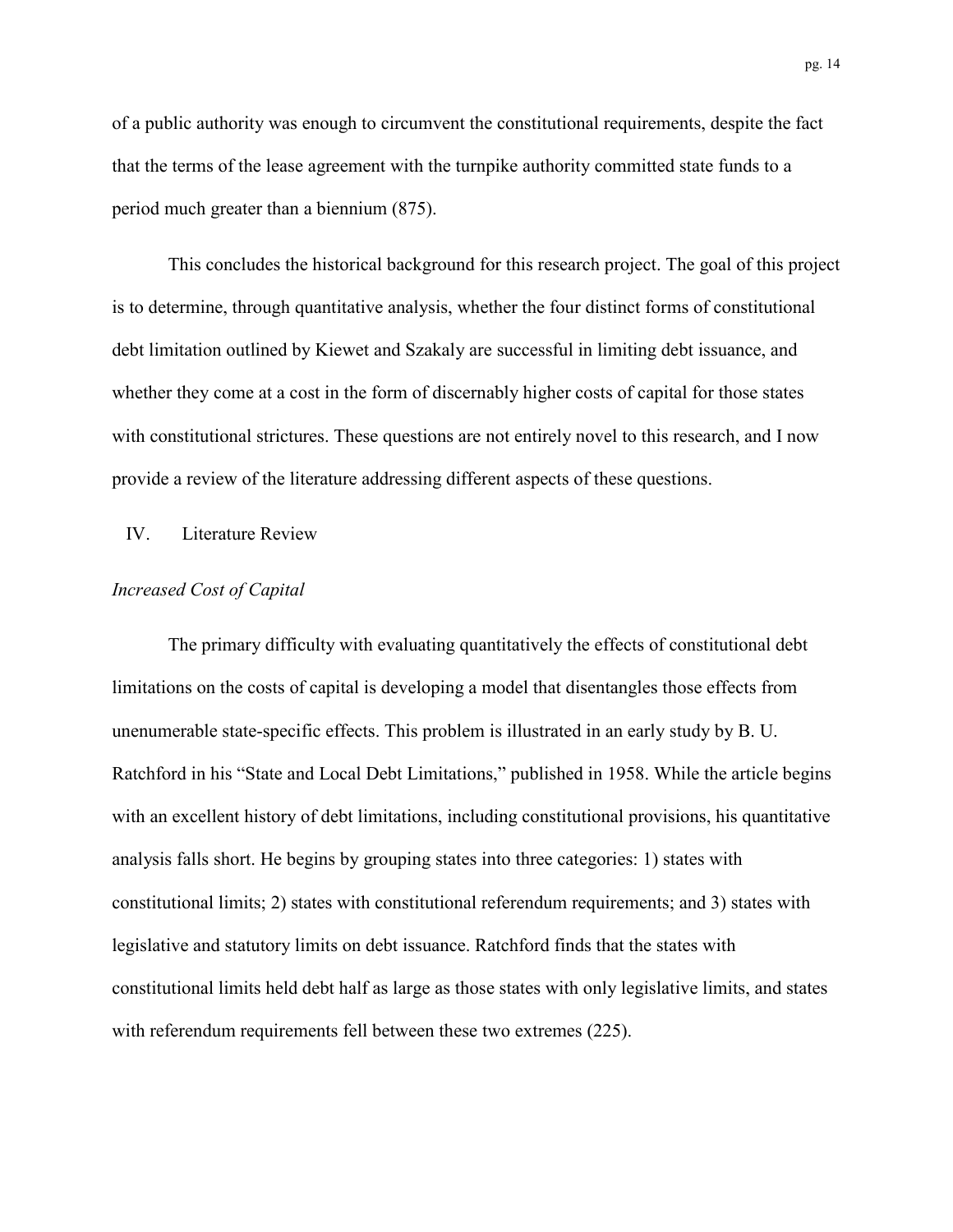While this approach may be interesting (and, in fact, I provide a similar analysis of the states for the years covered by this research), this simple descriptive approach fails to recognize the enormous effects of other state-specific factors not accounted for in the statistics. Ratchford recognizes the limitations of his approach (his study was written long before the widespread use of multiple regression models), and states clearly that "this comparison is interesting but probably not very significant" (226). There are any number of state-specific factors that may influence debt practices, and without a model that disentangles those effects from the effects of the constitutional limitations, there is a risk that any results may overestimate the causal relationship.

John O'Donnell, in his "The Tax Cost of Constitutional Debt Limitation in Indiana" (1962), develops an approach slightly more sophisticated than Ratchford's descriptive statistical analysis. As the title suggests, O'Donnell focuses on debt issuances originating from Indiana. Indiana is one of a few states uniquely positioned for his approach, because the state's limitation is functional, allowing legislators to issue general obligation debt up to two percent of the previous year's property tax revenues. However, the state found that its need for debt financing consistently exceeded the two percent cap, and the legislature began utilizing the "work-around" of incorporating public authorities to meet its needs beyond the allowed general obligation debt.

O'Donnell's model focuses specifically on bonds issued by the Indiana School Holding Corporation, and compares those bonds to bonds deriving from the state's authority to issue general obligation debt. O'Donnell controls for the bond's ratings and for the maturity dates of the issues and finds that the coupon rate for the special authority debt is "about 20 per cent more" than the coupon rate for the general obligation bonds (411). O'Donnell concludes that his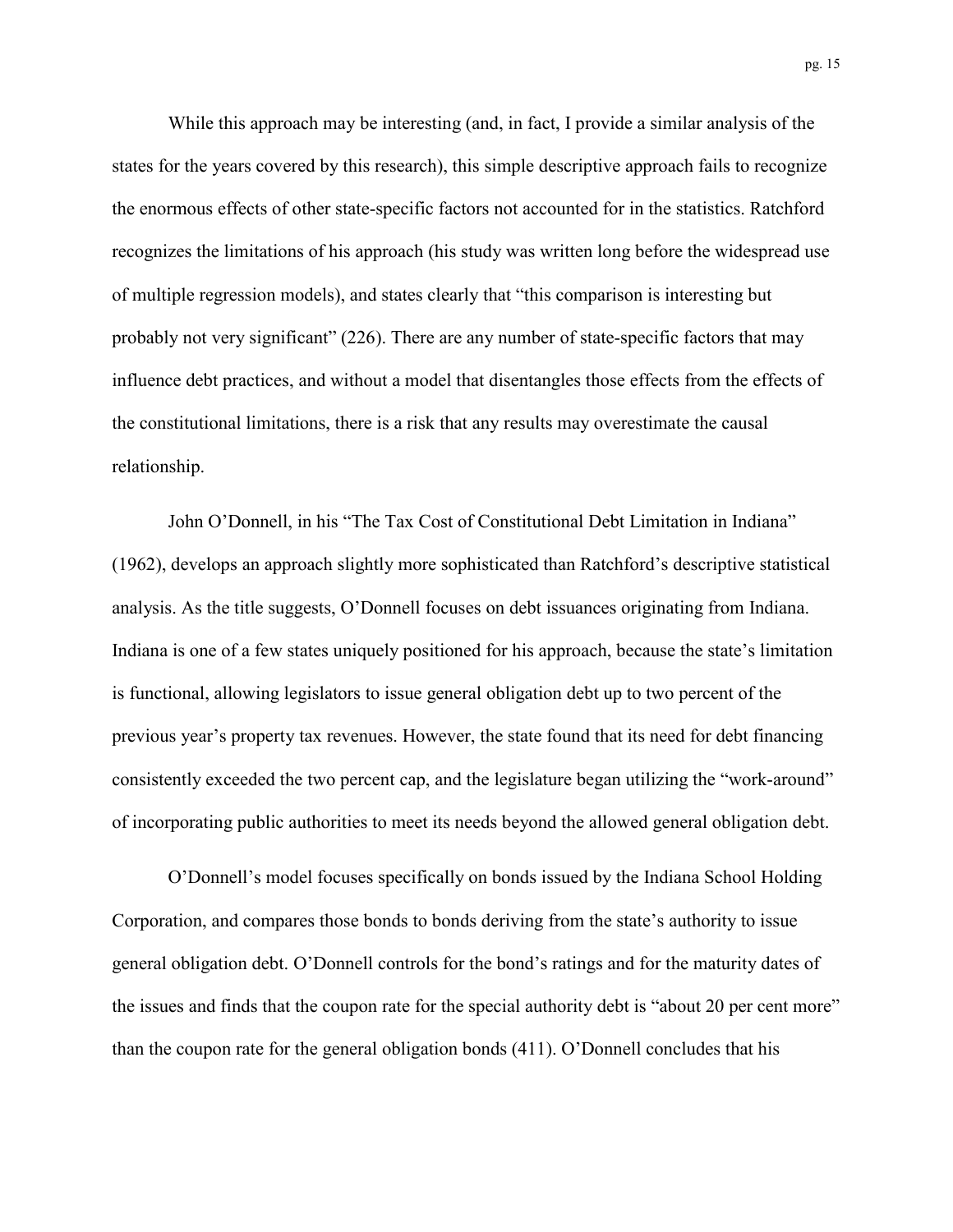findings show "that American taxpayers are paying a substantial price for the privilege of maintaining statutory debt limits" (412).

Thomas Pogue was the first scholar to approach the issue by using a multiple regression model. Pogue, in his "The Effect of Debt Limits: Some New Evidence" (1970) calculated per capita total debt outstanding as a function of a multitude of explanatory variables, including the type of debt limitation in force, state income data, land area, percent change in population, urban/rural population proportions, as well as several other variables. He applied his model across the 48 contiguous states for the years 1958 and 1962. Pogue's model found a statistically significant negative coefficient between the different debt limitations and the amount of per capita debt issued.

As I will explain more carefully in the model design section of this research, however, Pogue's model contains a flaw that he (like I) will only partially correct. Pogue's model fails to account for the state-specific effects; that is, the designation of whether a state has a constitutional limitation on debt, as well as the nature of that limitation, corresponds exactly to the state itself. This feature arises from the fact that all of the states in the study adopted their constitutional provision long before the research period. Pogue tries (as I will) to capture some of the state-specific effects by including as explanatory variables a number of state-specific data, such as population size, population density, income data, etc. However, even the amalgamation of all the included state-specific data does not serve as a true instrumental variable for the state effects, and Pogue never addresses this substantial shortcoming to his model. Pogue, in turn, overestimates the reliability of his model's results.

A similar problem plagues Craig Johnson and Kenneth Kriz's model in their "Fiscal Institutions, Credit Ratings, and Borrowing Costs" (2005). Johnson and Kriz are interested in a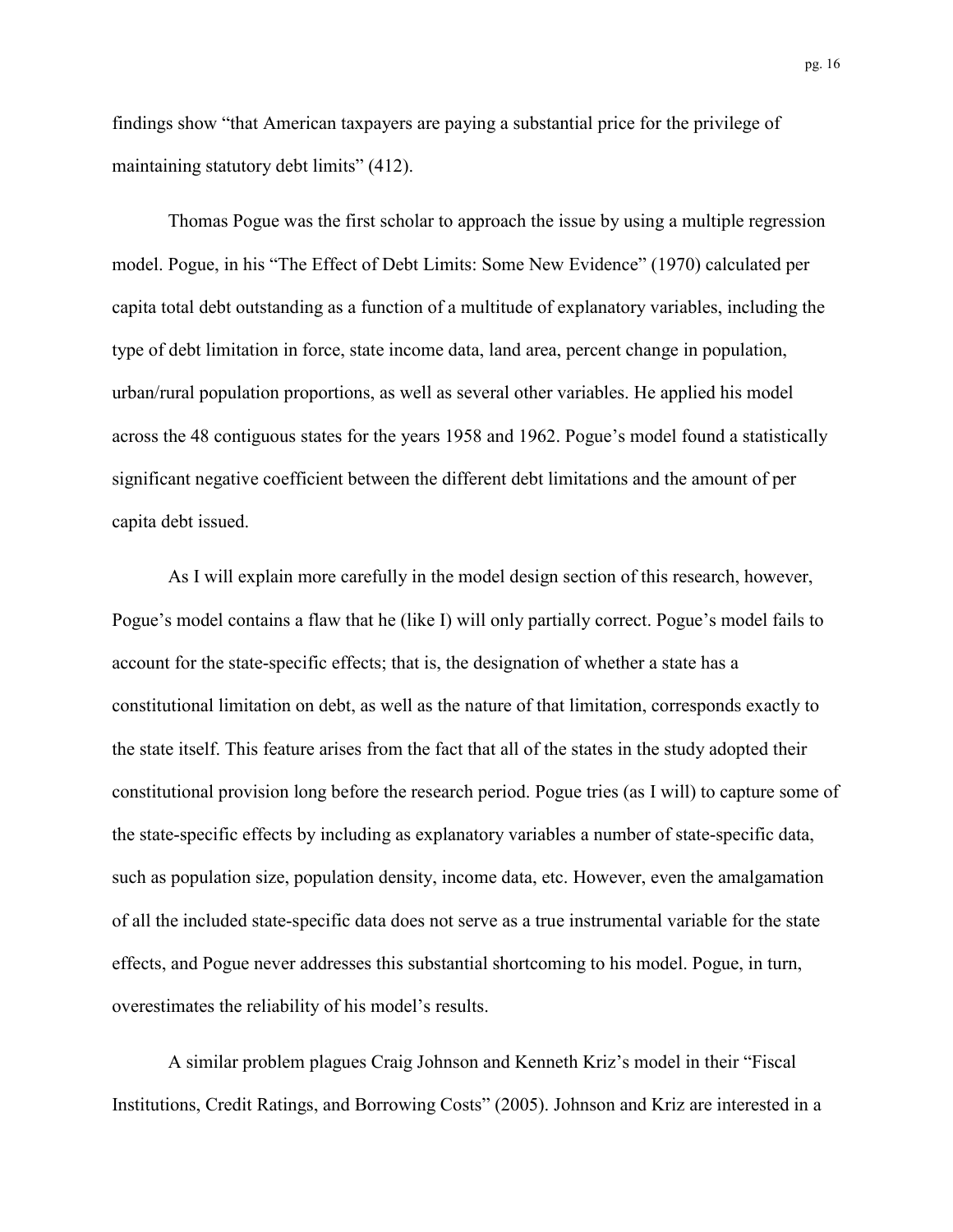number of fiscal institutions, such as debt limitations, referendum requirements, balanced budget rules, and tax and expenditure limitations; they model the presence or absence of these fiscal institutions on default risks, credit ratings, and borrowing costs (84). The authors apply their model to all state general obligation bonds during the period from 1990-1997. Like Pogue's model, Johnson and Kriz's model also includes various state-specific explanatory variables such as unemployment rate, personal income rate, and population size (90). The authors find that while a referendum requirement does not produce a statistically significant negative effect on the costs of capital, state debt limits do, in fact, raise the cost of capital by 3.3 basis points (102).

However, a similar specter haunts the work of Johnson and Kriz. Perhaps because their model looks at the effects of a variety of fiscal institutions, not all of which originate in the early 1800s, they fail to acknowledge the problem of the collinearity of state-specific effects and the the state constitutional debt limitations. In this regard they fall short of even Pogue's model, because he clearly recognizes and addresses the concern, albeit insufficiently. Despite Johnson and Kriz's lack of "lip service" concerning the collinearity problem, they do, in the end, incorporate in their model the same strategy proffered by Pogue. That is, they include as explanatory variables their (insufficient) instrumental demographic variables.

#### *Effectiveness at Limiting Debt Assumed*

From Ratchford's seminal article in 1958 to Mary Harris and Vincent Munley's recent work on the effects of debt limitations and referenda requirements on school district bonds, the trend seems to point toward an increased cost of capital correlated with the presence of one of the four basic forms of constitutional debt limitation. However, as I have noted, these findings are somewhat marred by the collinearity problem between the constitutional provisions and the state-specific effects. Unfortunately, that same issue will problematize the scholarly literature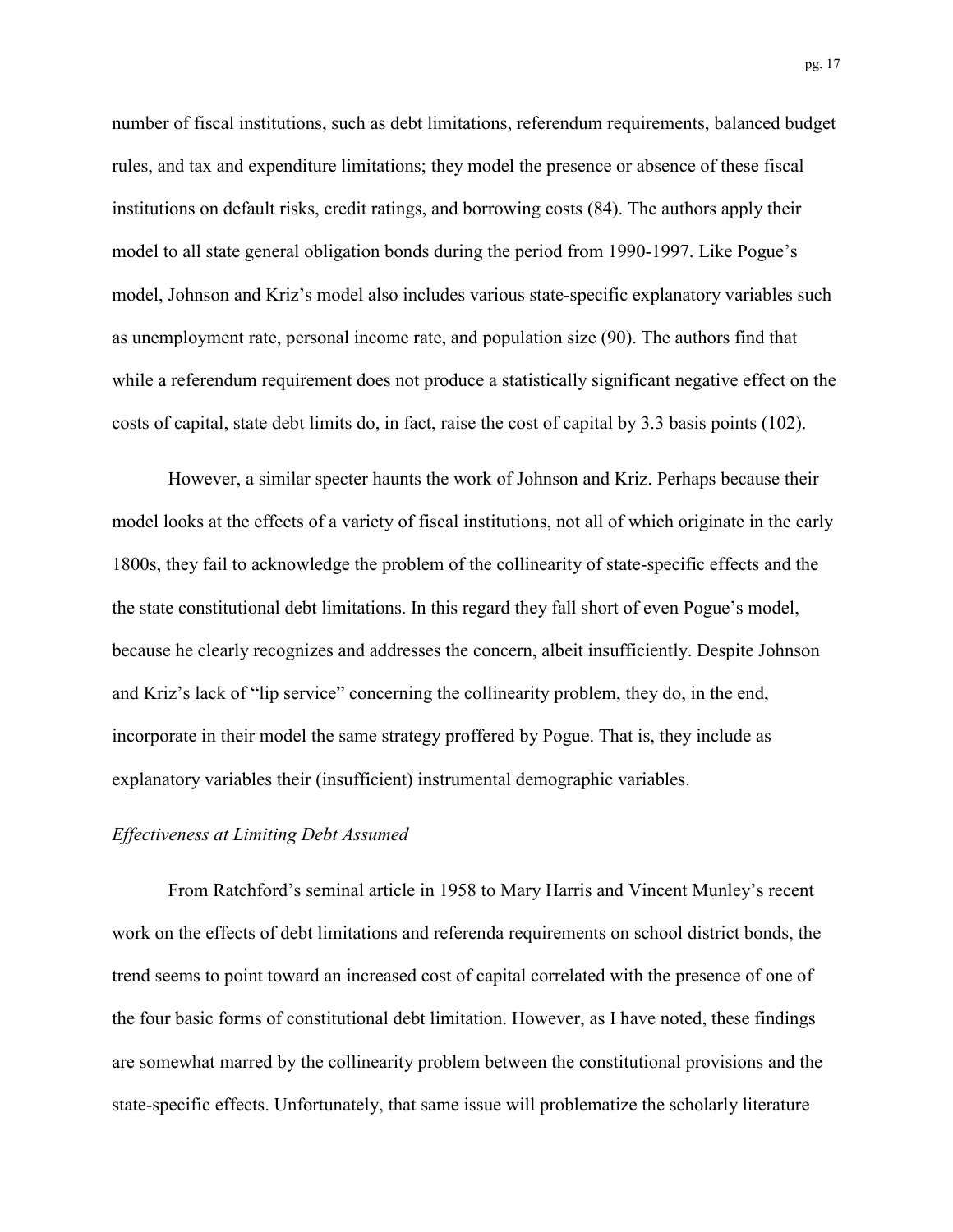asking the question: "Do state constitutional debt limitations actually limit the amount of debt assumed?"

Scott Bollens, in "Examining the Link between State Policy and the Creation of Local Special Districts," looks at the number of special districts nationally during the years 1962, 1967, 1972, 1977, and 1982, and finds that while the presence of special districts have grown across all states during this period, they have grown disproportionately in states with limitations on general obligation debt (123). However, his descriptive analysis fails to account for even the most modest state-specific effects (such as population size), and compares only the number of special districts in each state, and cross-compares these quantities with the presence or absence of various statutory and constitutional debt limitation. While his article provides interesting correlative information, it lacks the complexity from which to draw causal arguments.

The next article under review, Beverly Bunch's "The Effect of Constitutional Debt Limits on State Governments' Use of Public Authorities" (1991) is an oft-cited and much celebrated look at the relationship between constitutional debt limits and the most popular means of circumventing those limits. Bunch develops a regression model, and applies the explanatory variables in that model on a number of dependent variables, including the number of public authorities, the scope of functions addressed by those authorities, and the state's reliance on public authorities to issue infrastructure debt (60). Using cross-sectional data spanning the years 1982-1986, Bunch finds a positive correlation between constitutional debt limitations and an increase in the number of public authorities incorporated, as well as an increase in the scope of functions addressed by those authorities and the state's reliance on public authorities to finance infrastructure projects (66).

pg. 18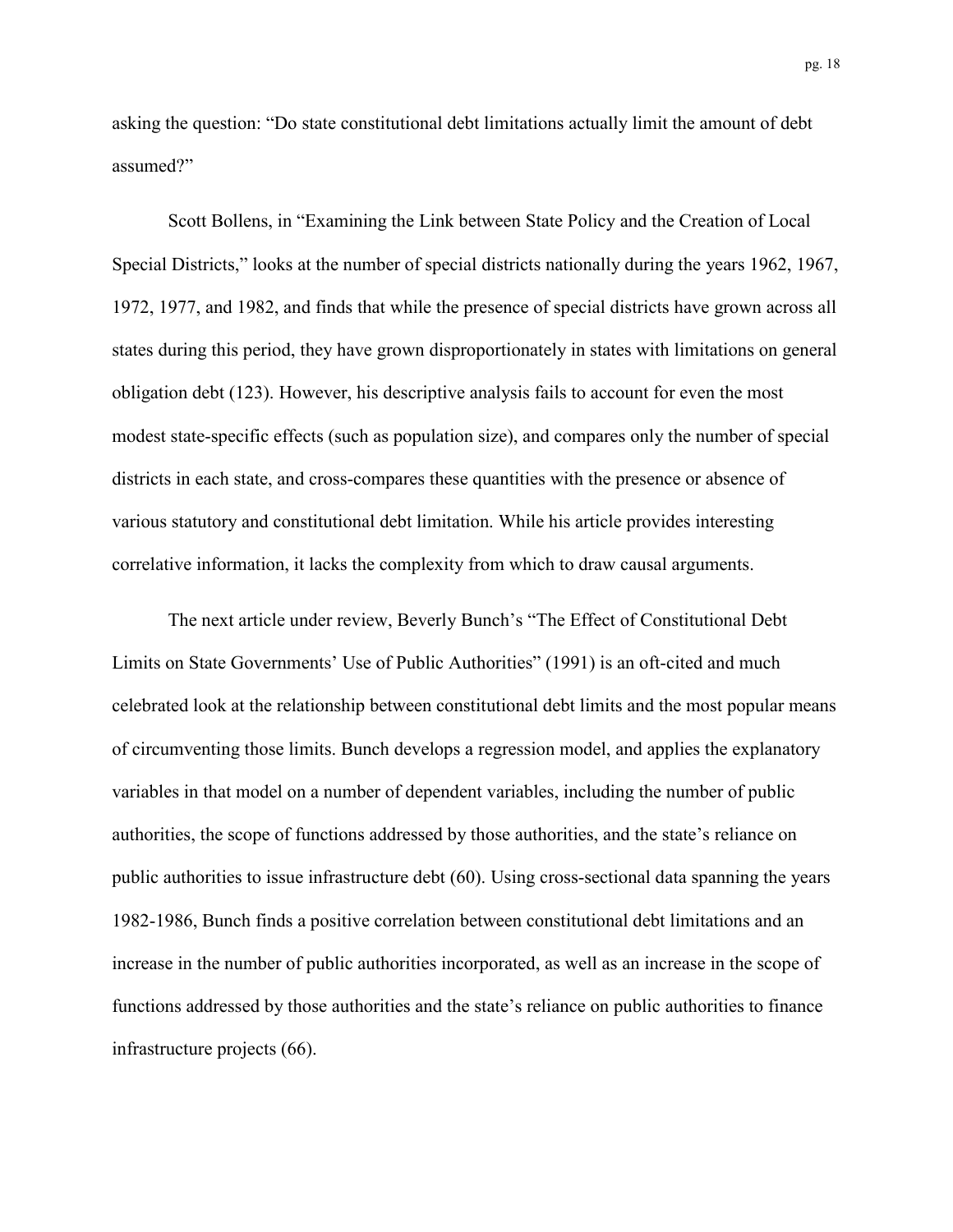While Bunch's article makes a strong argument that the presence of constitutional debt limitations do correlate positively with increased use of public authorities, Bunch does not establish that those constitutional provisions either have no effect on the amount of debt accrued or affect negatively the amount of debt accrued. She focuses, in other words, on the number of public authorities incorporated within the states, and not the amount of debt accrued generally. Kiewiet and Szakaly address this issue more directly in their "Constitutional Limitations on Borrowing: An Analysis of State Bonded Indebtedness" (1996). Kiewiet and Szakaly find that constitutional limitations on state debt do, in fact, correlate negatively with the amount of debt issued, but with an important caveat. The lower state-level debt issuance seems to be more than made up for by a concomitant increase in local and municipal debt issuances. Kiewiet & Szakaly argue that the various constitutional limitations on debt shift the burden of public finance onto the shoulders of the municipalities, and that those municipalities finance that increased burden through an increased use of public corporations and public authorities.

# V. Research Design

My research strives to answer two distinct questions about constitutional limitations on state-issued municipal bonds: 1) Do states with constitutional limitations on debt issuance actually issue less debt than states with no such limitations?; and 2) Is the cost of capital higher for states with constitutional debt limits than it is for states with no such limits?

## A. Data

My data comes from several sources. I collect data on the specific bond issuances, including the bond title, the dollar amount of the issuance, the year of the issuance, the state of origin, and the coupon rate, from the Municipal Security Regulatory Board's (MSRB) Electronic Municipal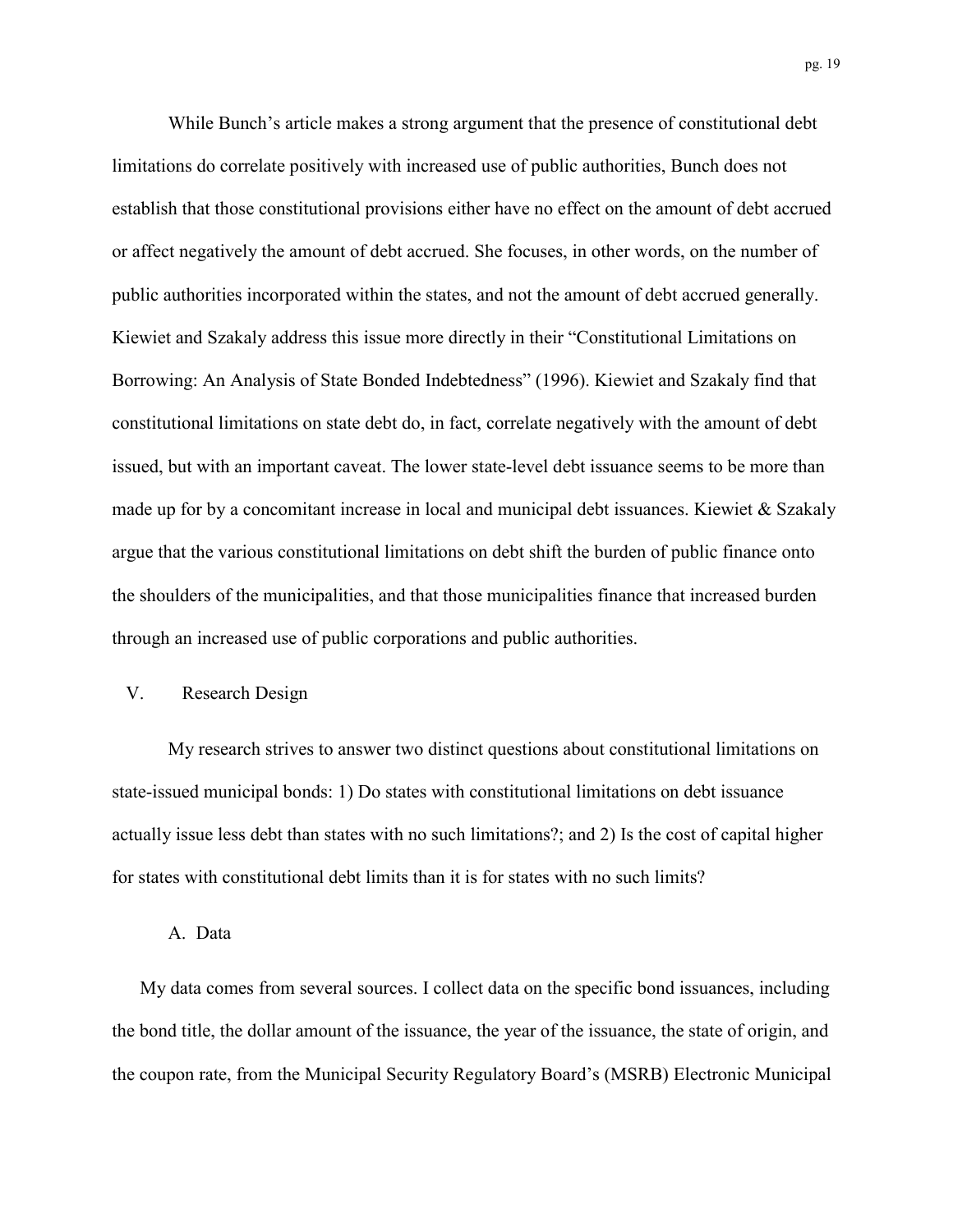Market Access (EMMA) website. The MSRB was created by federal legislative action in the Securities Acts Amendments of 1970 (hereafter "the Amendments). Among many other edicts, the Amendments mandated the creation of an authority to monitor and regulate the municipal securities industry. The Amendments accomplished this feat by inserting Section 15B into the already existing Securities Exchange Act of 1934. In 2009, the MSRB established the EMMA website as "the official repository for municipal securities disclosures" (EMMA website). The website provides the public access to many official documents, including the issuer's prospectus, the trades prices and other data about the bond's trading history, financial disclosure documents, as well as a plethora of other information not relevant to this project. From this website, I gathered data on nearly ten thousand individual bond issues from six states. These data represent all state-issued bonds from the selected states over a period spanning from 2013-2017.

My second source of data is the United States Census Bureau's website. From this source I collect state-specific population data, demographic data, income data, and data relating to political affiliation, as is included in my regression model. For a history of state credit ratings from Standard & Poor's, I accessed Ballotpedia's "State Credit Ratings" dataset. Finally, my third source of data is Roderick Kiewiet and Kristin Szakaly's article, *Constitutional Limitations on Borrowing: An Analysis of State Bonded Indebtedness*. In this article, Kiewiet and Szakaly divide the states' myriad forms of constitutional limitations on debt into five categories: those states with referenda requirements, those with supermajority requirements, those with strict limitations, those with "functional" limitations, and those with no constitutional provision at all. There is a de facto sixth category, which is the category of states that have adopted more than one of the first four categories. I utilize Kiewiet and Szakaly's framework for organizing state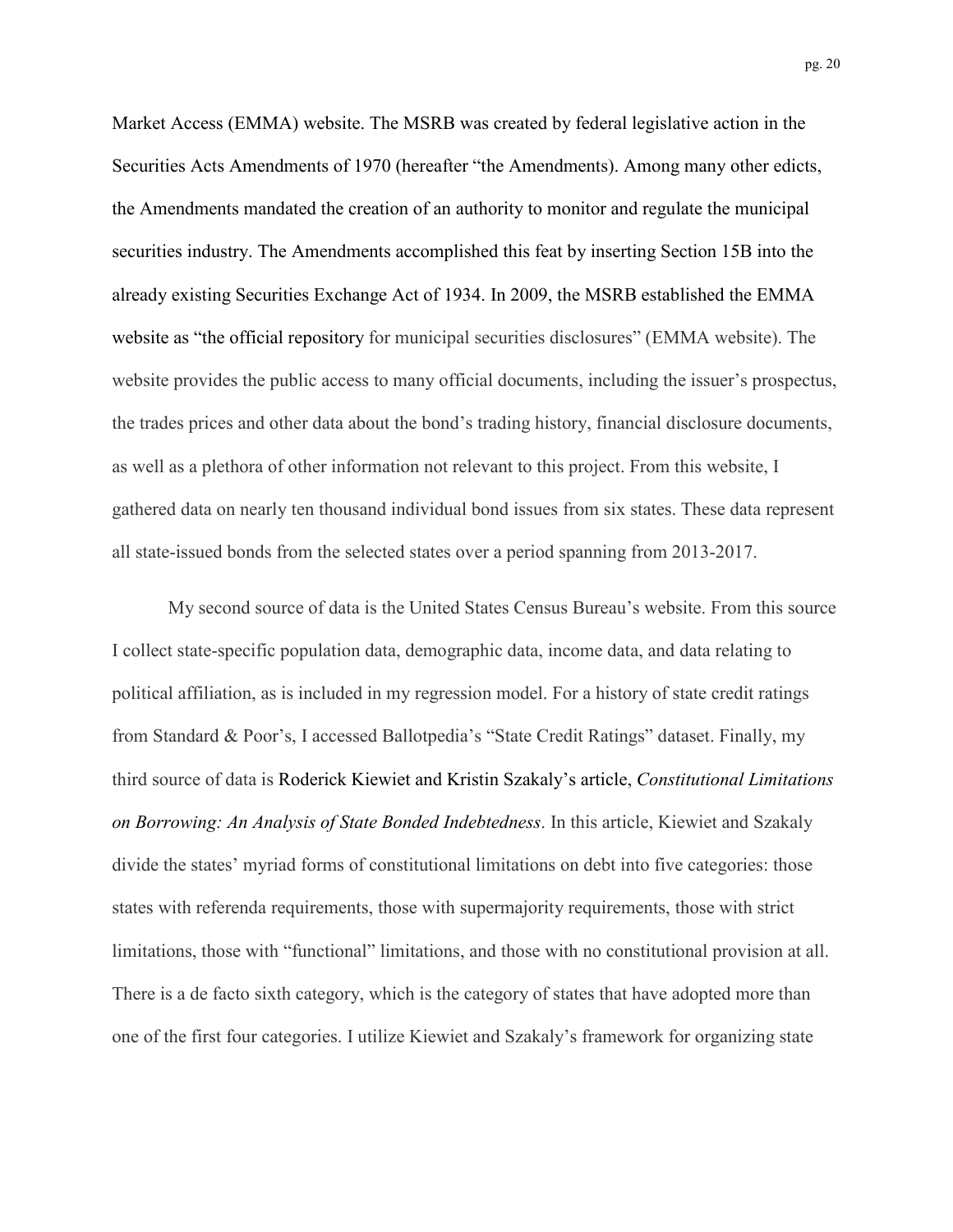constitutional debt limits, and I have created a series of five dummy variables for each state for each year under observation.

## B. Methodology

What at first glance seems a simple series of questions to model proves itself upon closer deliberation to be much more complicated. The problem, touched on briefly in the literature review, arises from the perfect collinearity between two explanatory variables. As I explained in the historical overview, the several states adopted the constitutional debt limitations predominantly in the mid-1800s, long before reliable annual state-level data were available. Because the data set utilized in this research comes from the  $21<sup>st</sup>$  century, there is no intrastate variability to distinguish the effects of the explanatory variables which are the constitutional limitation dummy variables and the explanatory variable which is the state-specific random effects. For example, while it is not true that all bonds with referendum requirements will originate from Kentucky, it is unfortunately true that all bonds originating from Kentucky will be limited by referendum requirements. The inability to disentangle the explanatory variable from the state-specific effects leads to a strict limitation on the results of this research. I can offer a descriptive comparison of states with various combinations of my dummy variables, but it would be academically disingenuous to draw causal inferences from these descriptive analyses. In other words, I can argue that states without any constitutional limitation on debt do, in fact, issue more debt on average than those states with some sort of constitutional stricture, but I cannot argue from that information that the model proves that the constitutional limitations *cause* the states to issue less debt.

This fact is further illustrated when I apply regression modeling to the data. If, for example, I use only two states, and I run a regression in which coupon rate is the dependent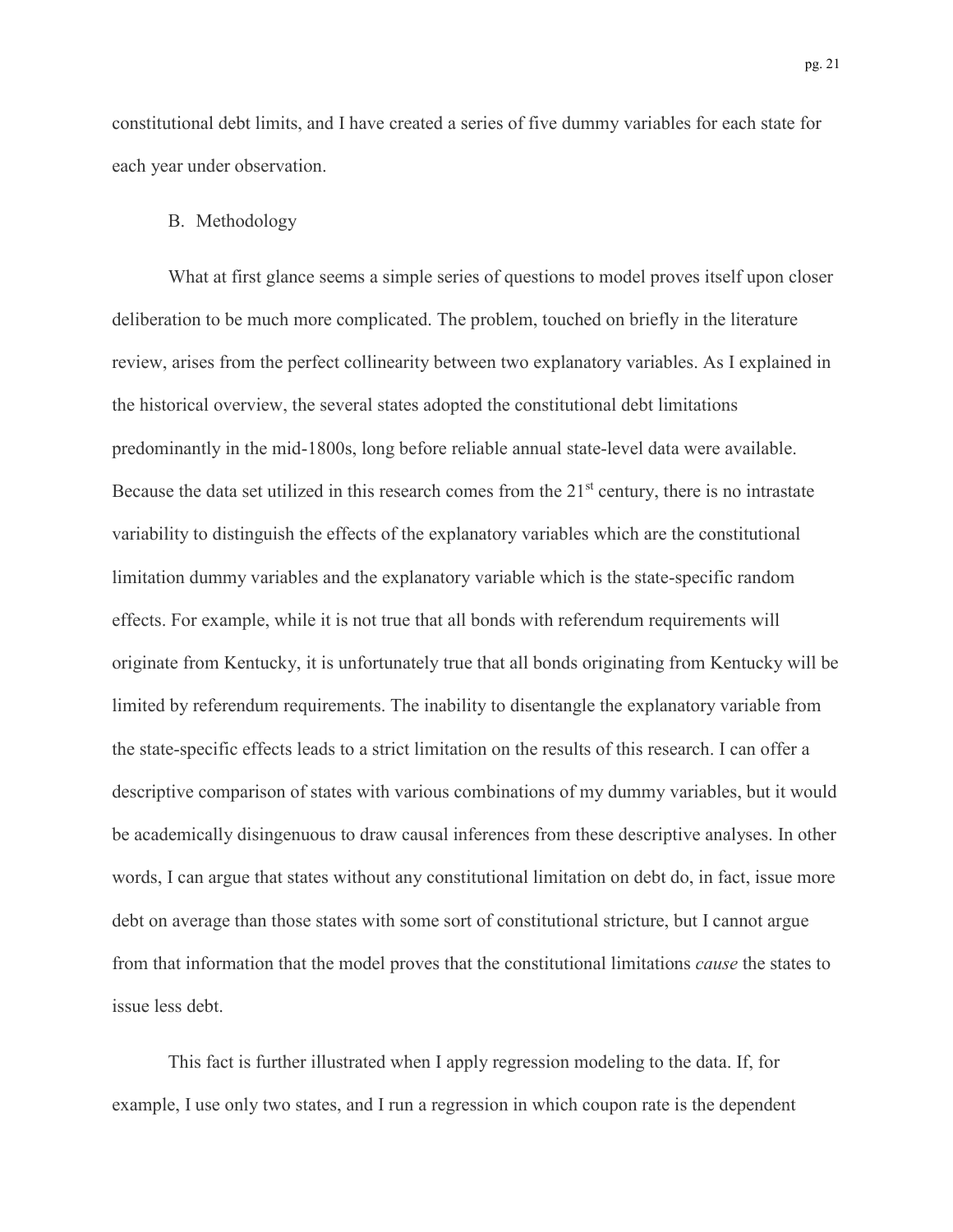variable and the constitutional limitation dummy variables are the explanatory variables, I get a result. However, that result is the same as if I had simply averaged all of the coupon rates for each year for each state, and then averaged the difference between the two states over the years studied. This result is equally true if bonds from all six states are included in the regression. The regression produces those results, but those results are no different than simply performing a descriptive analysis of the average difference of the average coupon rate over the six states, over again the years in question. For the sake of posterity, I conduct the analysis both ways; I build multivariate regression models that explain coupon rate and debt per capita as a function of the dummy variables, as well as various demographic variables. I then simply perform a descriptive statistical analysis of the average differences between the states based upon the dummy variables. While I can argue a causal connection between the demographic data and the dependent variables (because that demographic data changes intrastate from year to year), I cannot reasonably argue a causal connection between the dummy variables and the dependent variables.

In conclusion, I explain why I have included demographic data. This is an attempt, however inadequate, to account for some of the state-specific effects. Because the demographic data changes from year to year within each state, it is the perfect candidate for an explanatory variable in a multivariate regression model. Furthermore, the inclusion of state-specific demographic data captures some, but not all, of the state-specific effects. In other words, some of the effect of a bond being issued in California is likely explained by California's population size. This fact is also true of California's income per capita, its racial composition, etc. By including state-specific demographic data into the model, I shrink the size of the state-specific effects that otherwise cannot be disentangled from the dummy variables. Unfortunately, however, no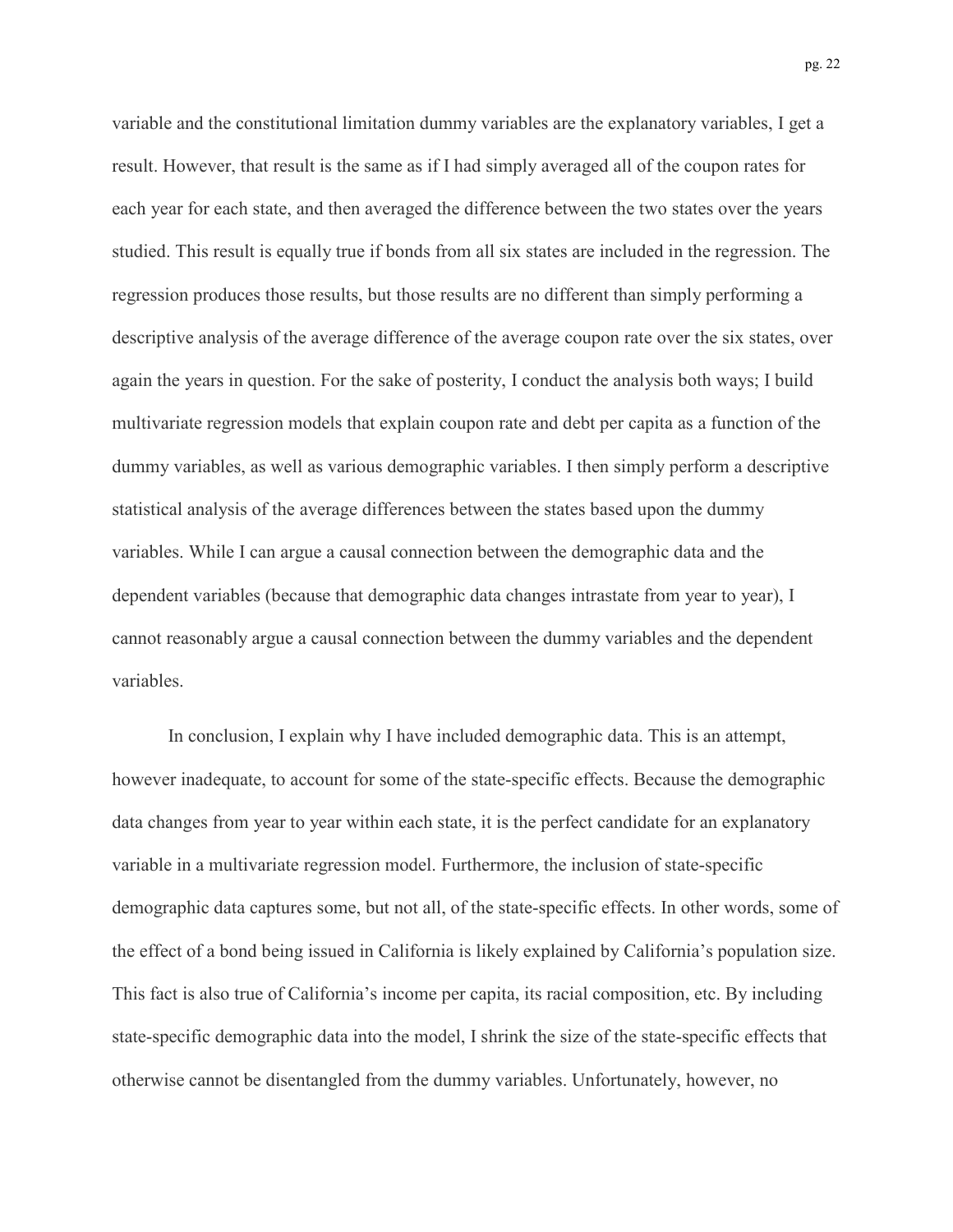practical number of state-specific demographic explanatory variables will eliminate the states' effects to the degree necessary to reasonably argue causation between those dummies and the dependent variables. In other words, there is no practical manner to construct a reliable instrumental variable for the state-specific effects. In the end, I am left with a carefully conceptualized descriptive analysis.

VI. Results

To begin, I illustrate the problem of collinearity with the modelling of the effects of debt limits on coupon rate, I simplify the dataset significantly. I isolate the simplified model to bonds issued in the year 2014 by two states: Alabama (1) and Alaska (2). I apply the following model:

$$
CouponRate = \alpha + \beta_{state} + \beta_{reference}
$$

The results are as follows:

| <b>Coupon Rate</b> | Coef.     | Std. Err. |      | P >  t | [95% Conf. Interval]      |
|--------------------|-----------|-----------|------|--------|---------------------------|
| <b>State</b>       | 0.2696211 | 0.1769187 | 1.52 | 0.13   | $-0.0804958$<br>0.6197379 |
| Referendum         |           | (omitted) |      |        |                           |
| cons               | 4.130379  | 0.3177926 | 13   |        | 3.501477<br>4.759281      |

Note that "Referendum" was omitted as an explanatory variable, because the presence or absence of a referenda requirement is perfectly collinear with the state. This perfect collinearity exists equally with all forms of debt limitations in relation to the state, because no state changes its constitutional debt strictures during the period encompassed in the sample. However, this problem is solved easily enough – I now omit the "State" variable as an explanatory variable, and regress the coupon rate using only the presence or absence of the referendum requirement: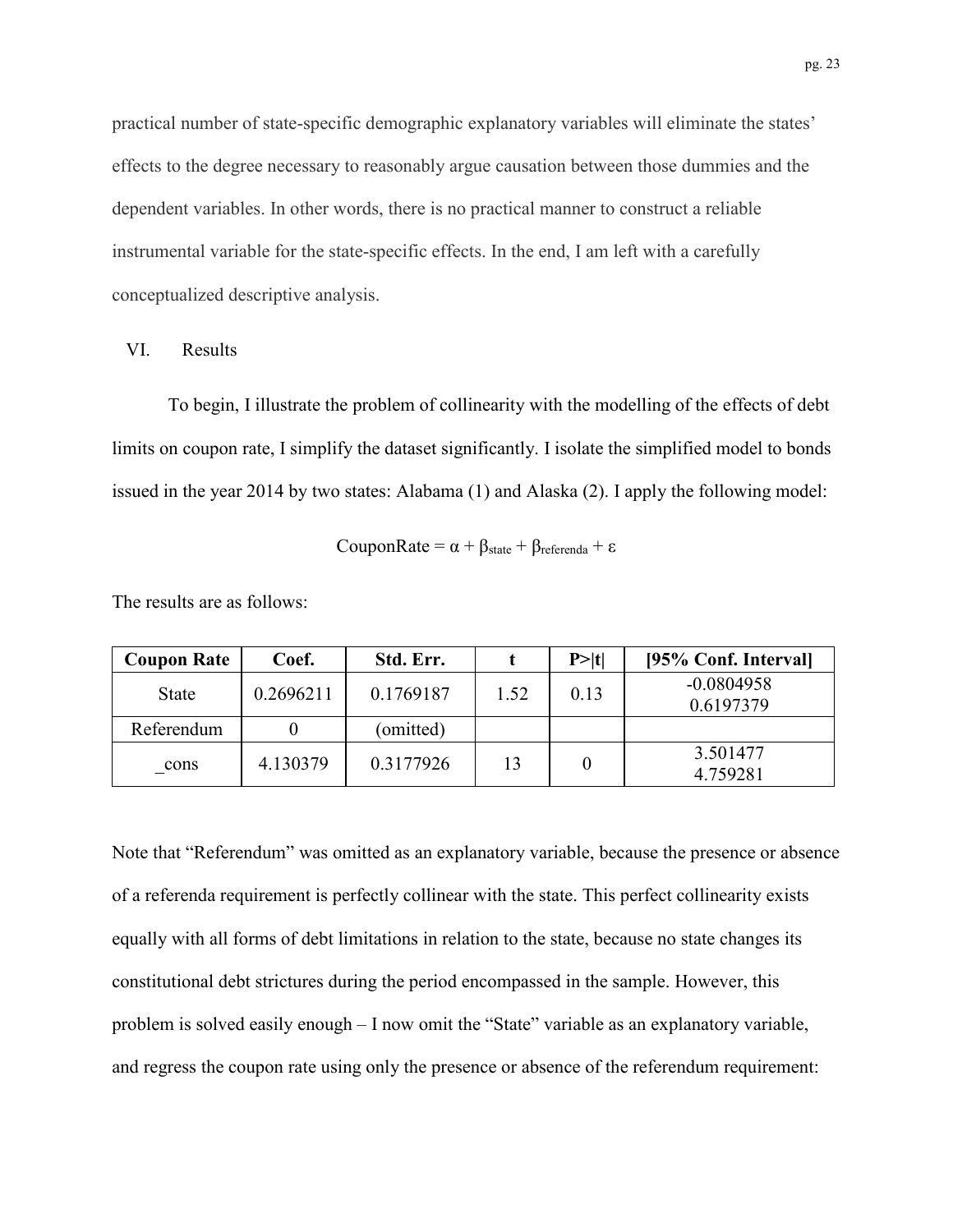CouponRate =  $\alpha + \beta_{\text{referenda}} + \varepsilon$ 

| <b>Coupon Rate</b> | ∑oef.     | Std. Err. |       | P >  t | [95% Conf. Interval] |          |
|--------------------|-----------|-----------|-------|--------|----------------------|----------|
| Referendum         | 0.2696211 | 0.1769187 |       |        | $-0.0804958$         | .6197379 |
| cons               | 4.4       | 0.152416  | 28.87 |        | 4.098373             | 4.701627 |

Problem solved! I now have a coefficient for the effect that the "Referendum" variable has on the coupon rate (albeit not a statistically significant one). Note that this is the result argued by more than one author in the literature review of this paper. There is a significant limitation to this finding, however. In order to fully illuminate the nature of this limitation, I take a detour for a moment into some simple descriptive statistics.

First, I calculate the means of the CouponRate for each of my two categorical variables.

| $Referendum = 0$ |            |      |          |          |
|------------------|------------|------|----------|----------|
|                  | Variable   | Obs. | Mean     | St. Dev. |
|                  | CouponRate | 33   | 4.4      | 1.249562 |
|                  |            |      |          |          |
| $Referendum = 1$ |            |      |          |          |
|                  | Variable   | Obs. | Mean     | St. Dev. |
|                  | CouponRate | 95   | 4.669621 | 0.704303 |

The mean of the coupon rates in the absence of a referendum requirement is 4.4. The mean of the coupon rates with the presence of a referendum requirement is 4.669621. The difference between them means is  $4.669621 - 4.4 = 0.269621$ , which matches exactly the coefficient from our regression analysis. Because of the collinearity between the states and the constitutional strictures, I cannot model a regression analysis that disentangles the two. As such, the results of a regression analysis that explains the coupon rate in terms of constitutional strictures is nothing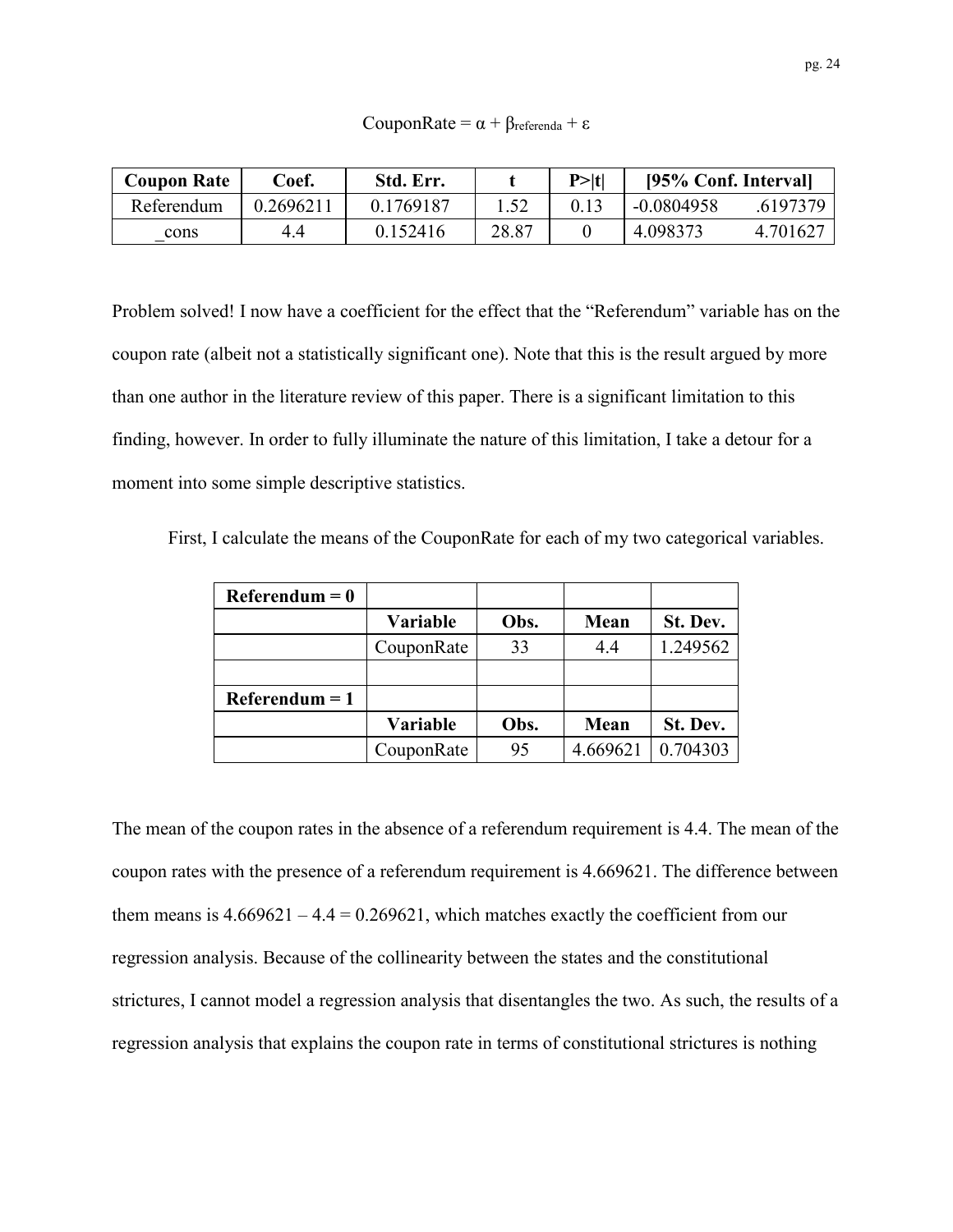more than a descriptive comparison of differences of averages. To utilize regression in this instance is to mask simplicity in complexity's clothing.

Some researchers have tried to further disentangle the collinearity of the State variable and various debt limit variables by including demographic data in the model that serve as (inadequate) instrumental variables capturing the State variable effect. Thus, the argument goes, some of the State effect is captured by an explanatory variable expressing state revenue. Different aspects of the State effect are captured by racial and political data. Adding the other three debt limitation categorical variables and other demographic variables over a period of years can certainly conceal this basic descriptive relationship expressed in the coefficients, but adding the complexity does not fundamentally alter the relationship. Thus, for example:

CouponRate =  $\alpha + \beta_{\text{year}} + \beta_{\text{principal}} + \beta_{\text{reference}} + \beta_{\text{supermajority}} + \beta_{\text{hardware}} + \beta_{\text{softmax}} + \beta_{\text{gevernor}} + \beta_{\text{average}}$  $\beta_{\text{house}} + \beta_{\text{senate}} + \beta_{\text{population}} + \beta_{\text{statepercgdp}} + \beta_{\text{gdppercapita}} + \beta_{\text{emplogment}} + \beta_{\text{race1}} + \beta_{\text{race2}} + \beta_{\text{race3}} + \beta_{\text{race4}} + \beta_{\text{race5}} + \beta_{\text{race6}} + \beta_{\text{race7}} + \beta_{\text{race7}} + \beta_{\text{race8}} + \beta_{\text{race9}} + \beta_{\text{race1}} + \beta_{\text{race3}} + \beta_{\text{race4}} + \beta_{\text{race7}} + \beta_{\text{race8}} + \beta_{\$  $β<sub>race5</sub> + ε$ 

Where:

CouponRate = the interest rate offered on the bond

 $Year =$  the year issued

Principal = the amount of the issuance

Referenda = a categorical variable denoting a referendum requirement

Supermajority = a categorical variable denoting a supermajority requirement

Hardlimit  $=$  a categorical variable denoting a hard limit on debt issuance

Softlimit  $=$  a categorical variable denoting a formulaic limit on debt issuance

Governor = a categorical variable denoting the party affiliation of the governor

House = a categorical variable denoting the party affiliation of the state house

Senate = a categorical variable denoting the party affiliation of the state senate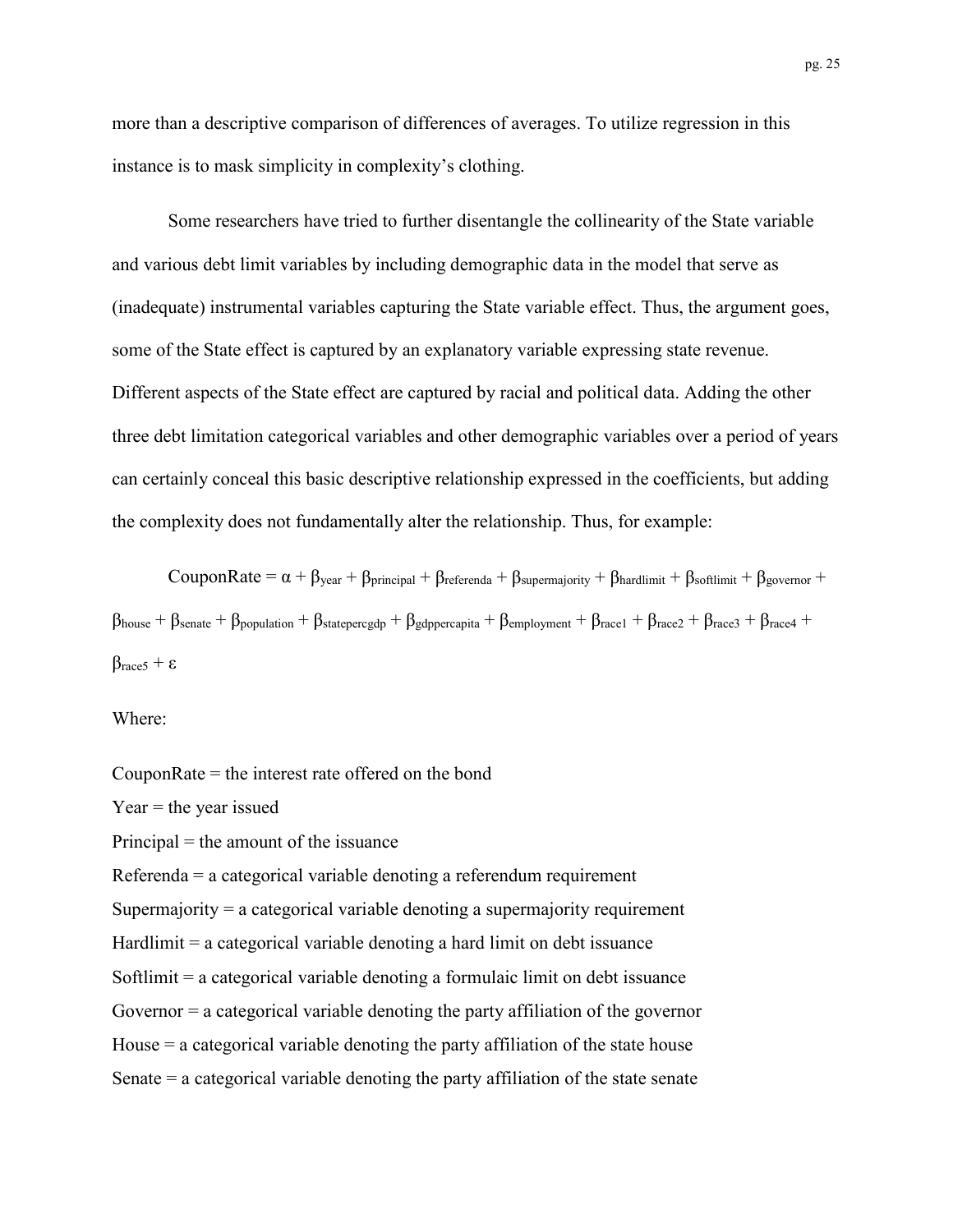Population = the total population size

Statepercgdp = the state's percentage of total GDP

Unemployment = the rate of unemployment

 $Race1 = White$ 

Race2 = Black or African American

Race3 = American Indian or Alaska Native

 $Race4 = Asian$ 

Race5 = Native Hawaiian or Other Pacific Islander

| Number of obs.         | 7217           |                   |             |              |                      |
|------------------------|----------------|-------------------|-------------|--------------|----------------------|
| $\mathbf{R}^2$         | 0.1182         |                   |             |              |                      |
|                        |                |                   |             |              |                      |
| CouponRate             | Coef.          | <b>Std. Error</b> | $\mathbf t$ |              | [95% Conf. Interval] |
| Year                   | 1.227238       | 0.1320712         | 9.29        | 0.96834      | 1.486136             |
| Referendum             | 3.302464       | 1.423948          | 2.32        | 0.5111081    | 6.093819             |
| Supermajority          | $-137.5773$    | 44.7119           | $-3.08$     | $-225.2257$  | 149.92883            |
| HardLimit              | $-109.1745$    | 18.10714          | $-6.03$     | $-144.6698$  | $-73.67918$          |
| SoftLimit              | $\overline{0}$ | (omitted)         |             |              |                      |
| Governor               | $-0.6041343$   | 0.1262202         | $-4.79$     | $-0.8515629$ | $-0.3567057$         |
| <b>StateHouse</b>      | 5.330741       | 0.4202514         | 12.68       | 4.506924     | 6.154557             |
| <b>StateSenate</b>     | $-0.0356024$   | 0.1001178         | $-3.56$     | $-0.5522846$ | $-0.159764$          |
| Population             | 6.83E-06       | 1.52E-06          | 4.49        | 3.85E-06     | 9.81E-06             |
| <b>GDPbyState</b>      | 0.000337       | 3.85E-06          | 8.75        | 0.0000261    | 0.0000412            |
| GDPpercapita           | $-190.4229$    | 40.10411          | $-4.75$     | $-269.0387$  | $-111.8071$          |
| <b>TotalEmployment</b> | $-7.93E-06$    | 1.12E-06          | $-7.08$     | $-0000101$   | $-5.73E-06$          |
| Race1 percapita        | 4249.563       | 489.7029          | 8.68        | 3289.602     | 5209.524             |
| Race2 percapita        | 4123.118       | 486.3769          | 8.48        | 3169.677     | 5076.56              |
| Race3 percapita        | 4227.442       | 503.4163          | 8.4         | 3240.598     | 5214.286             |
| Race4 percapita        | 3390.511       | 514.1529          | 6.59        | 2382.621     | 4398.402             |
| cons                   | $-6568.955$    | 645.0086          | $-10.18$    | -7833.361    | -5304.549            |

Note that not only is the Referendum coefficient substantially different from the result in our simplified model, but the coefficient is now statistically significant. However (and this is the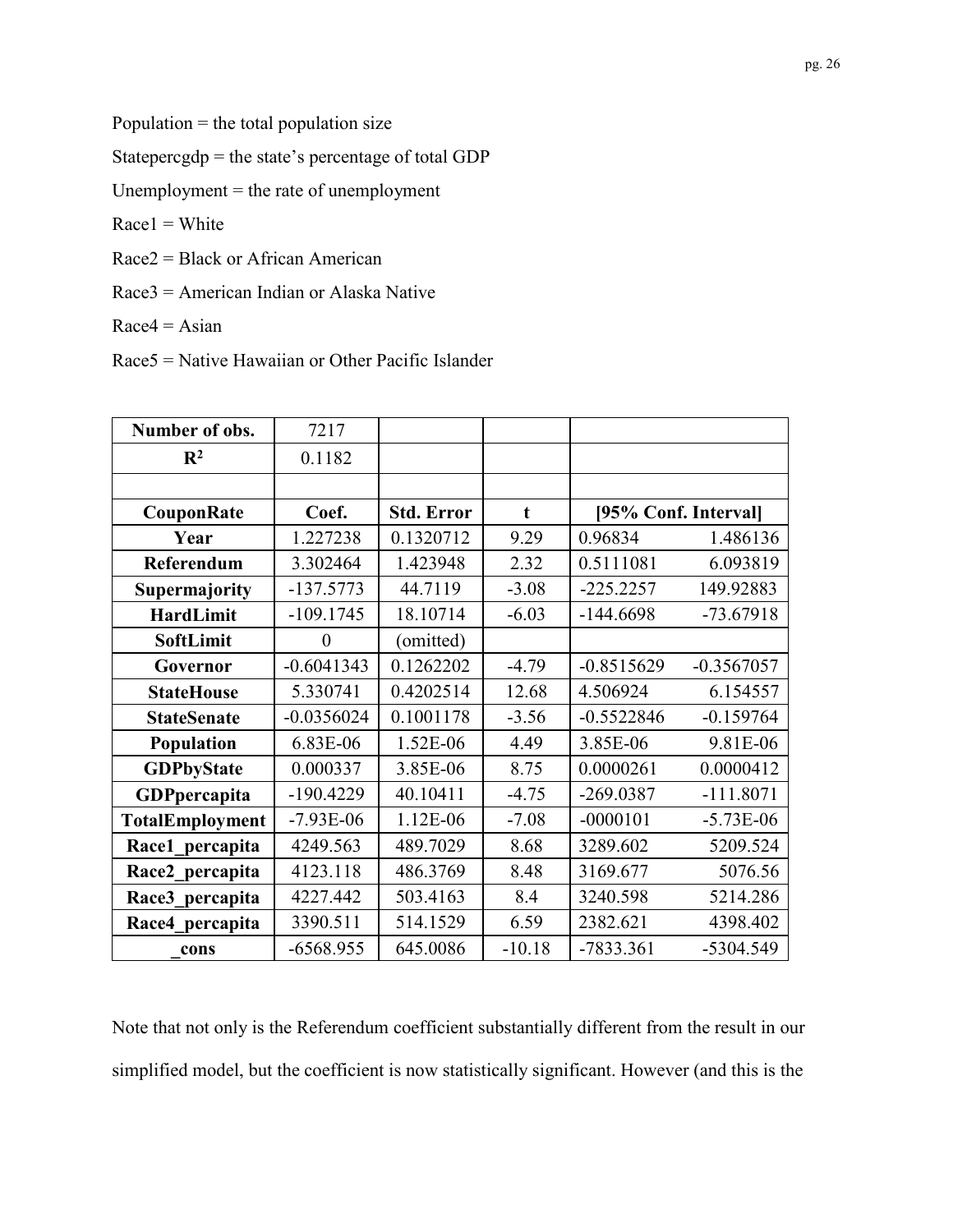crux of the limitation on the regression model), because the added demographic variable will always only partially capture the state effects, the statistical significance indicates only that there is a correlation. I cannot argue a causal relationship from this flawed model. As such, I am left to present a descriptive analysis of the data.

There are several severe limitations to conducting a fifty-state descriptive analysis of state-issued municipal debt. There is no standardized reporting methodology for "aggregate" state-level coupon rates, nor is there a standard repository for this information, other than the MSRB's EMMA website. Unfortunately, EMMA reports coupon rates on individual issuances, and many states have multiple thousands of issuances per year, making the task of assembling a comprehensive database of all fifty states over a period of years a task too daunting for the scope of this research. I begin, however, by examining the aggregated data from the six states I incorporated into my earlier regression analysis.

|      | Alabama | Alaska | Arizona | <b>Arkansas</b> | California | Colorado |
|------|---------|--------|---------|-----------------|------------|----------|
| 2013 | 4.17    | 4.64   | 4.79    | 3.03            | 4          | 4.31     |
| 2014 | 4.3     | 2.36   | 4.25    | 3.41            | 4          | 4.09     |
| 2015 | 4.22    | 4.34   | 4.42    | 3.41            | 4.11       | 4.56     |
| 2016 | 4.43    | 4.82   | 4.64    | 3.5             | 4.48       | 4.33     |
| 2017 | 3.98    | 4.72   | 4.25    | 3.09            | 4.08       | 3.64     |

**Mean Coupon Rate by State and Year**

The first noticeable trend is that there does not seem to be a noticeable trend. Arkansas is the only state that seems to consistently have access to significantly cheaper capital. However, while Arkansas has relatively strong strictures against state debt issuances, with both a constitutional referendum requirement and a constitutional hard limit on the amount of debt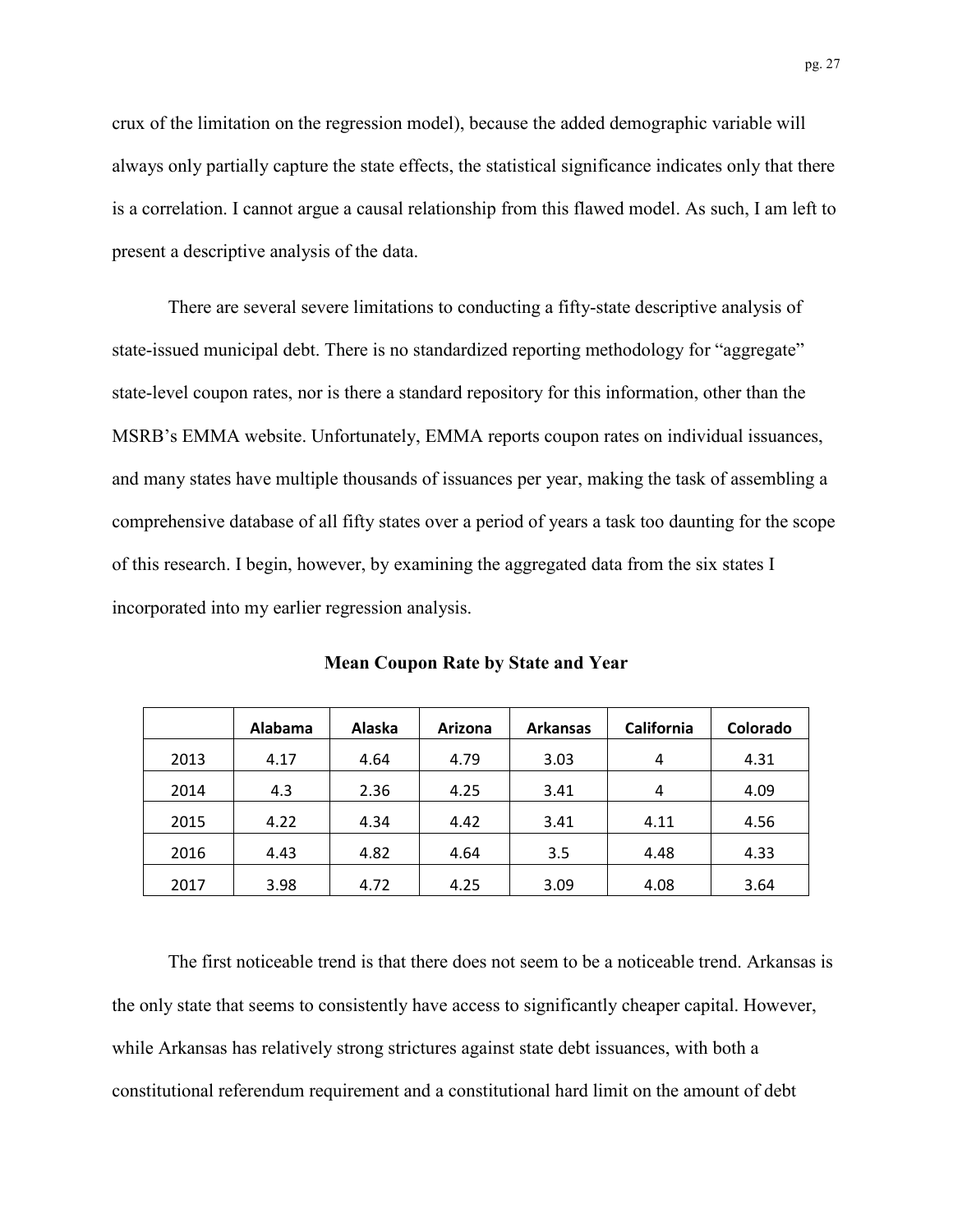issued, these restrictions mirror those of Alaska, which trends toward the highest cost of capital among the six. Alabama, Arizona, and Colorado all have hard limits only, and California has both a supermajority requirement and a referendum requirement. In short, this data tells us little.

I next examine a more easily accessed data set that reflects the cost of capital; namely, the states' Standard & Poor's credit rating. I gathered data on the credit ratings for the years under study (2013-2017). I coded those ratings numerically  $(AAA=1, AA=2, AA=3, etc.)$  and then took the average of the years for each state. I then categorized the states according to their constitutional debt limitation provisions, and my results follow:

|                       | Yes         | No          |
|-----------------------|-------------|-------------|
| Referendum            | 2.8         | 2.15862069  |
| Supermajority         | 2.933333333 | 2.268421053 |
| <b>Hard Limit</b>     | 2.523076923 | 2.394594595 |
| <b>Soft Limit</b>     | 1.92        | 2.645714286 |
| <b>No Limitations</b> | 2.28        | 2.444444444 |

Again, while there is substantial variability between the states, that variability does not seem to correlate with the absence or presence of any of the constitutional debt limitations, nor does it correlate with the absence of such limitation compared to the presence of one or more.

While there seems to be little correlative evidence that constitutional limitations on debt issuance affect the coupon rate (or alternatively, the cost of capital) to the state, there does seem to be a correlation between some forms of debt limitation and the amount of debt issued by the states.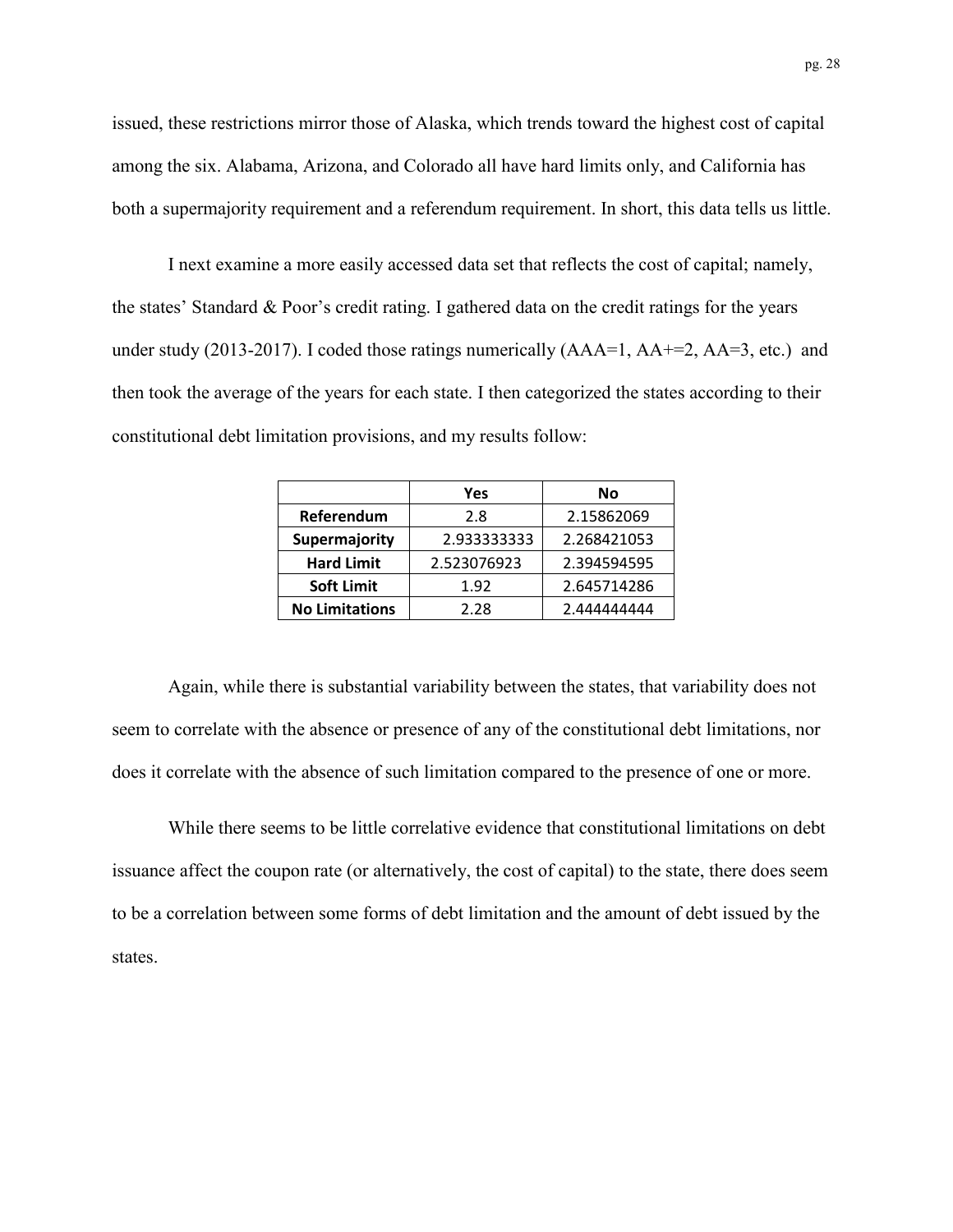| Referendum                               | <b>Yes</b>  | <b>No</b>   |
|------------------------------------------|-------------|-------------|
| <b>Public Debt (billions)</b>            | 32.17295238 | 16.50406897 |
| <b>Public Debt per Capita (millions)</b> | 3814.548712 | 3724.642836 |
|                                          |             |             |
| Supermajority                            | <b>Yes</b>  | <b>No</b>   |
| <b>Public Debt (billions)</b>            | 36.538      | 18.83668421 |
| <b>Public Debt per Capita (millions)</b> | 4547.73148  | 3514.404933 |
|                                          |             |             |
| <b>Hard Limit</b>                        | <b>Yes</b>  | <b>No</b>   |
| <b>Public Debt (billions)</b>            | 14.41415385 | 26.13151351 |
| <b>Public Debt per Capita (millions)</b> | 2525.41433  | 4197.021052 |
|                                          |             |             |
| <b>Soft Limit</b>                        | <b>Yes</b>  | <b>No</b>   |
| <b>Public Debt (billions)</b>            | 15.79773333 | 26.20811429 |
| <b>Public Debt per Capita (millions)</b> | 3104.002258 | 4044.575181 |
|                                          |             |             |
| <b>No Limit</b>                          | <b>Yes</b>  | No          |
| <b>Public Debt (billions)</b>            | 15.9416     | 23.87871111 |
| <b>Public Debt per Capita (millions)</b> | 5228.679631 | 3599.483712 |

While the referendum requirement seems to be weakly correlated with increased borrowing, and the supermajority requirement seems to be even more so positively correlated with debt issuance, both the hard and soft limits are strongly correlated with an effective decrease in the amount of debt issued. Furthermore, the strongest negative correlation in the lot lies between not having any constitutional strictures, and having one or more. While we can not draw causal inferences from these results, these results are in keeping with what one would expect if the constitutional strictures are, in fact, effective in limiting the amount of debt issued.

VII. Conclusion

In conclusion, I want to step back and look at the broader strokes of the implications of this research. In doing so, I want to make two points. First, as policy analysts, we can be confronted with legislative proposals or actions that would seem to have massive, unmeasurable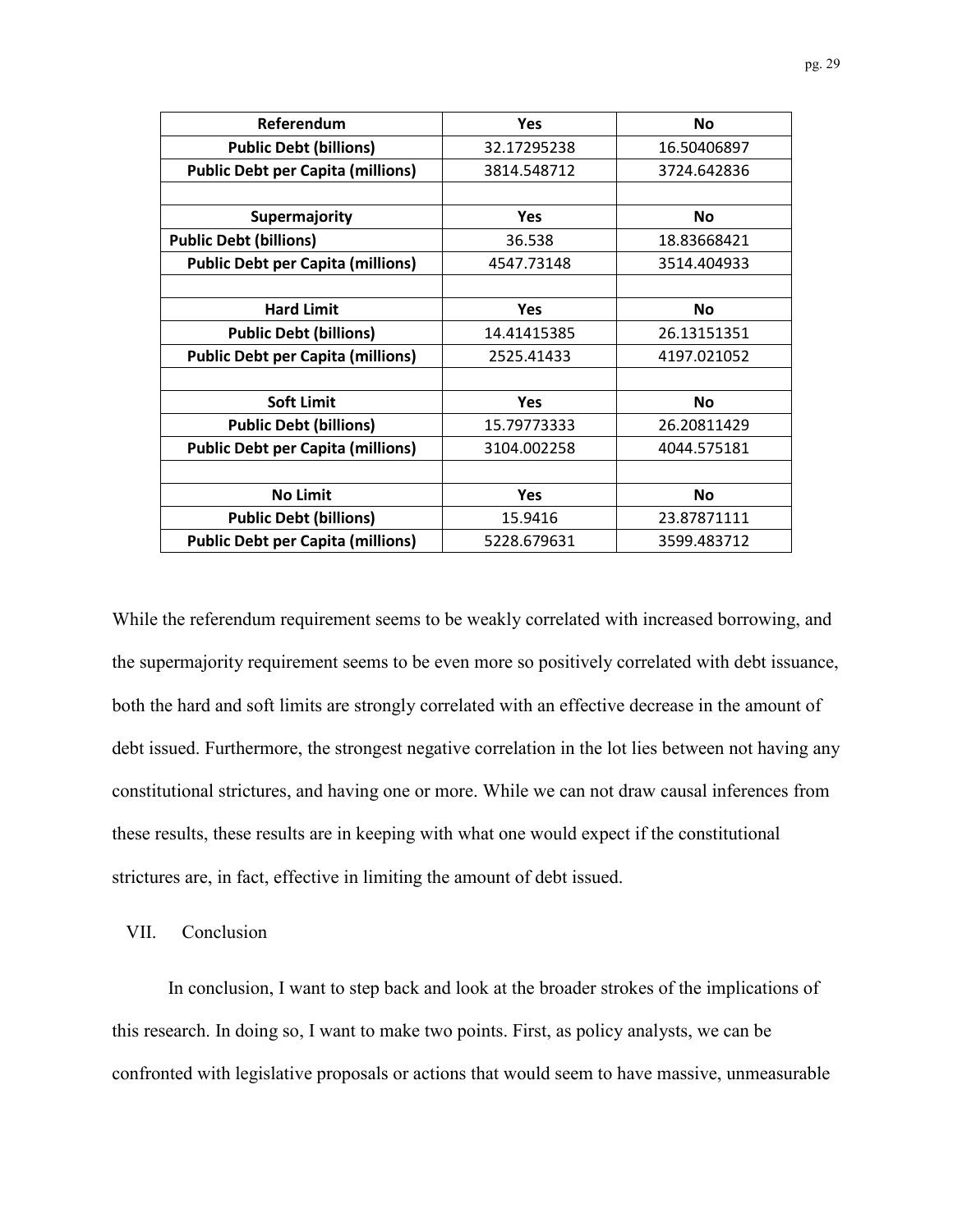consequences to the well-being of the governed body, be it a municipality, a state, or a national government. In our example, I would argue that it is reasonable to assume that constitutionally mandated strictures on a state's ability to issue debt and raise capital potentially have a significant effect on that state's fiscal health, be it through increased/decreased cost of capital, the willingness or ability of the state's legislators to take on new debt, or any other number of possible consequences. However, because of the history and nature of the constitutional mandates, it is practically impossible to quantitatively measure the effects of the policy, once implemented. We, as policy analysts, assume that the policy is affecting the market, but we have no way to measure these effects. There are no performance measures. The best we can do is to extrapolate from simple descriptive statistical comparisons, and recognize the profound limitations to this approach.

My second point serves as a counterpoint to my first. In the end, the policy analyst really does not need to know how much a constitutional stricture on debt issuance actually affects the amounts issued by the states in order to judge the success or failure of the policy. In order to explain this assertion, I refer all the way back to the beginning of this paper, specifically to the "Historical Background" section. Reeling from the Depression of 1837, states were struggling to regain their ability to raise capital. Nine states defaulted on their debt obligations, the federal government was refusing to assume the massive debts accumulated, and investors were citing the mantra, "fool me once, shame on you; fool me twice, shame on me." States were desperate to regain their creditworthiness, and the passage of strict fiscal responsibility requirements into the states' constitutions was one piece of the process to regain the trust of the investing community. It is possible that the legislators passing these constitutional provisions did not even care if they functioned as actual limits or not. Their goal was to send as many signals to the market as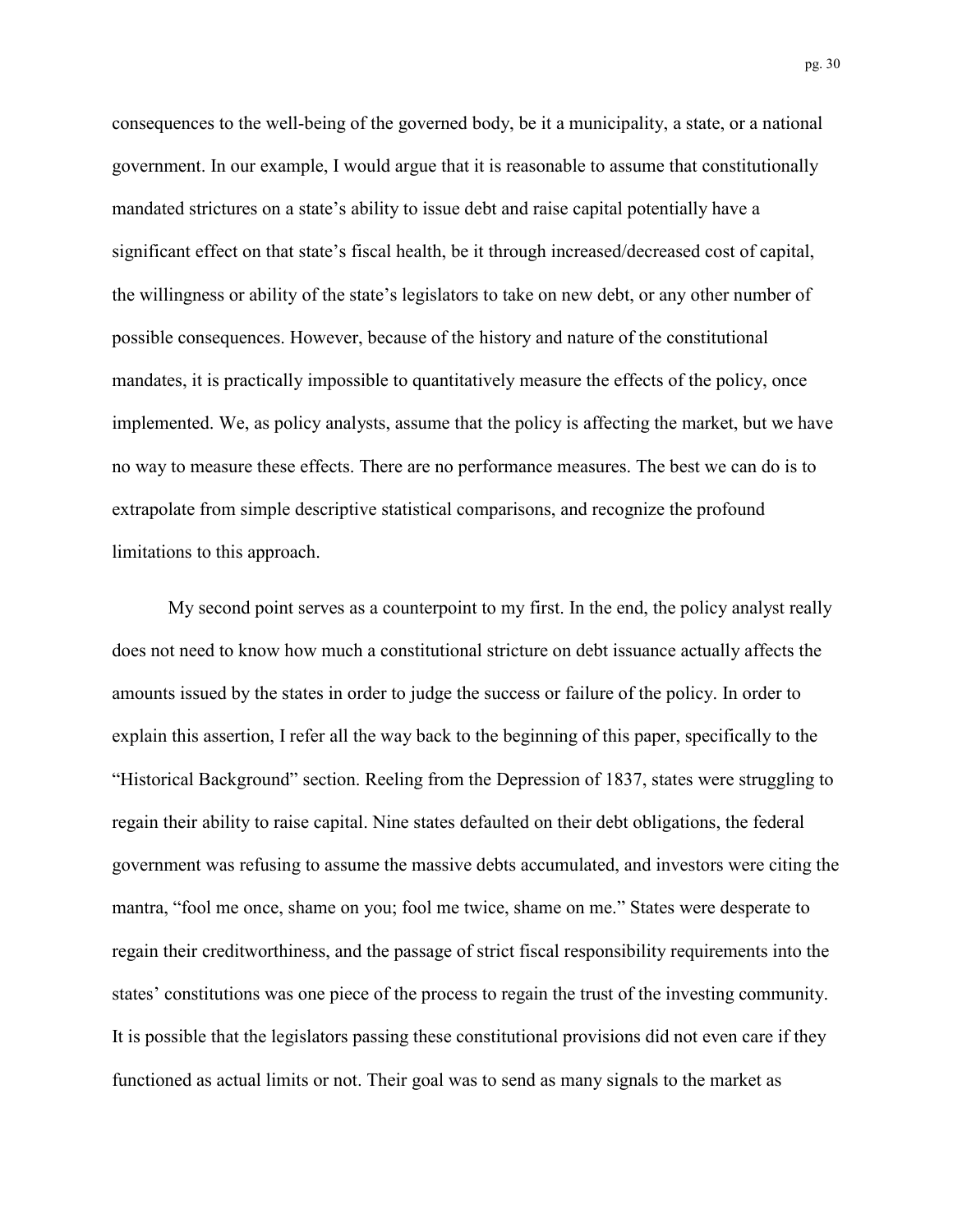possible that they had learned their lessons, and that fiscal responsibility was first priority moving forward. According to the U.S. Census Bureau, the combined states in 2015 owed more than \$1.15 trillion in outstanding debt issuances. That tells us two things; 1) the constitutional debt limitations are marginally effective, at best; and 2) investors seem more than happy to trust the fiscal security of the states. In one manner of interpretation, the constitutional debt limitations are an utter failure. But in another regard, perhaps they are fabulously successful.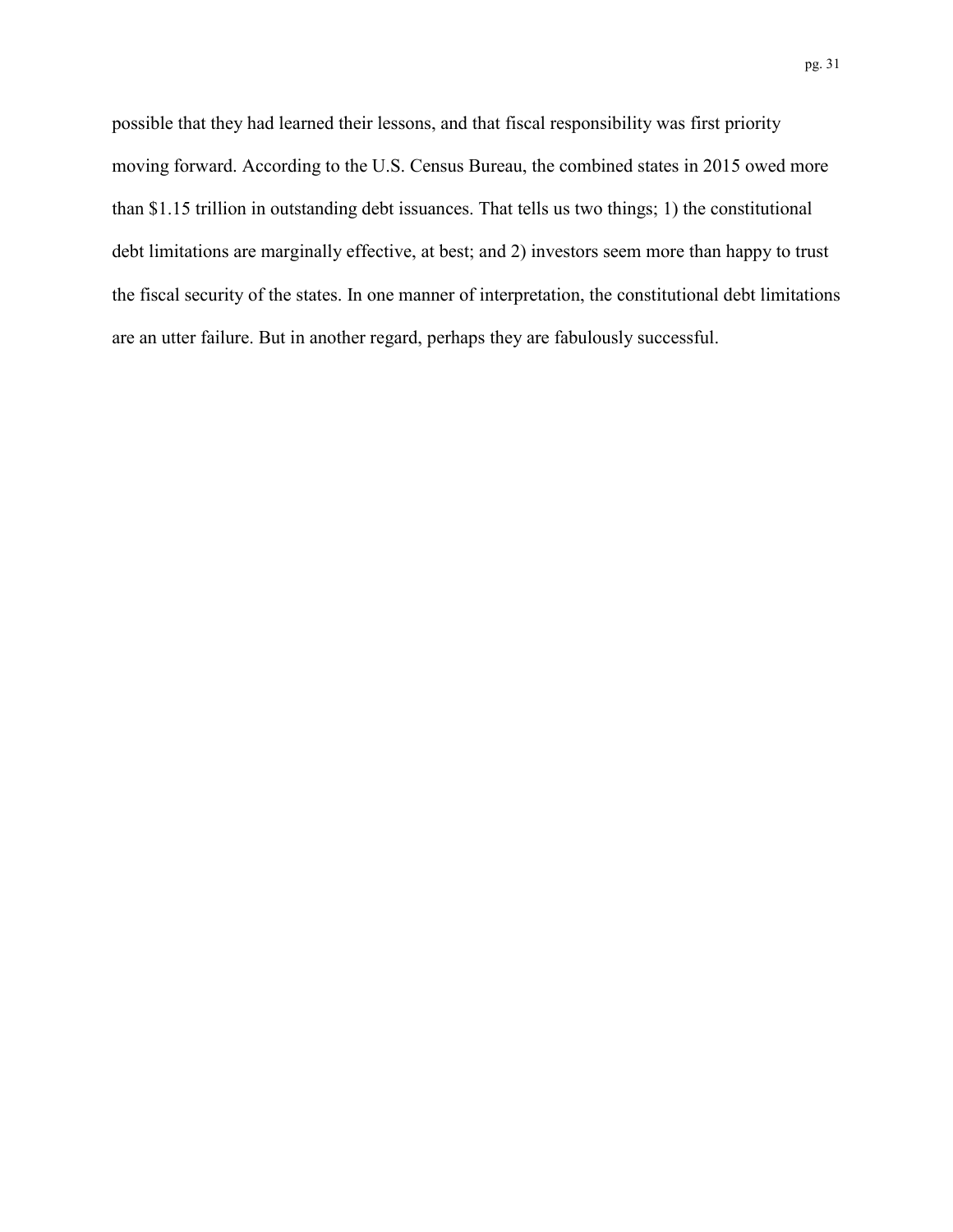#### **References**

Alt, James E. & Lowry, Robert C. "Divided Government, Fiscal Institutions, and Budget Deficits: Evidence from the States." *The American Political Science Review*, Vol. 88, No. 4 (1994), pp. 811-828.

Ballotpedia. State Credit Ratings. https://ballotpedia.org/State\_credit\_ratings.

Bollens, Scott A. "Examining the Link Between State Policy and the Creation of Local Special Districts." *State & Local Government Review*, Vol. 18, No. 3 (1986), pp. 117-124.

Bunch, Beverly S. "The Effect of Constitutional Debt Limits on State Governments' Use of Public Authorities." *Public Choice*, Vol. 68, No. 1 (1991), pp. 57-69.

Clingermayer, James C. "An Intergenerational Transfer Model of State Debt Financing." *Public Choice*, Vol. 72, No. 1 (1991), pp. 13-21.

Clingermayer, James C. & Wood., B. Dan. "Disentangling Patterns of State Debt Financing." *The American Political Science Review*, Vol. 89, No. 1 (1995), pp. 108-120.

Cockren, Robert W., Vecchiotti, Maria L., & Zerbo, Donna M. "Local Finance: A Brief Constitutional History." *Fordham Urban Law Journal*, Vol. 8, Issue 1 (1980), pp.135-183.

Curlin v. Wetherby. 275 S.W.2d 934. Kentucky Court of Appeals, 1955.

Denison, Dwight v., Hackbart, Merl, & Moody, Michael. "State Debt Limits: How Many are Enough?" *Public Budgeting & Finance*, Vol. 26, No. 4 (2006), pp. 22-39.

Farnham, Paul G. "Re-Examining Local Debt Limits: A Disaggregated Analysis." *Southern Economic Journal*, Vol. 51, No. 4 (1985), pp. 1186-1201.

Hagen, Jurgen von. "A Note on the Empirical Effectiveness of Formal Fiscal Restraints." *Journal of Public Economics*, Vol. 44 (1991), pp. 199-210.

Harris, Mary H. & Munley, Vincent G. "The Impact of Debt Limitations and Referenda Requirements on the Cost of School District Bond Issues." *Education Finance and Policy*, Vol. 6, No. 4 (2011), pp. 537-556.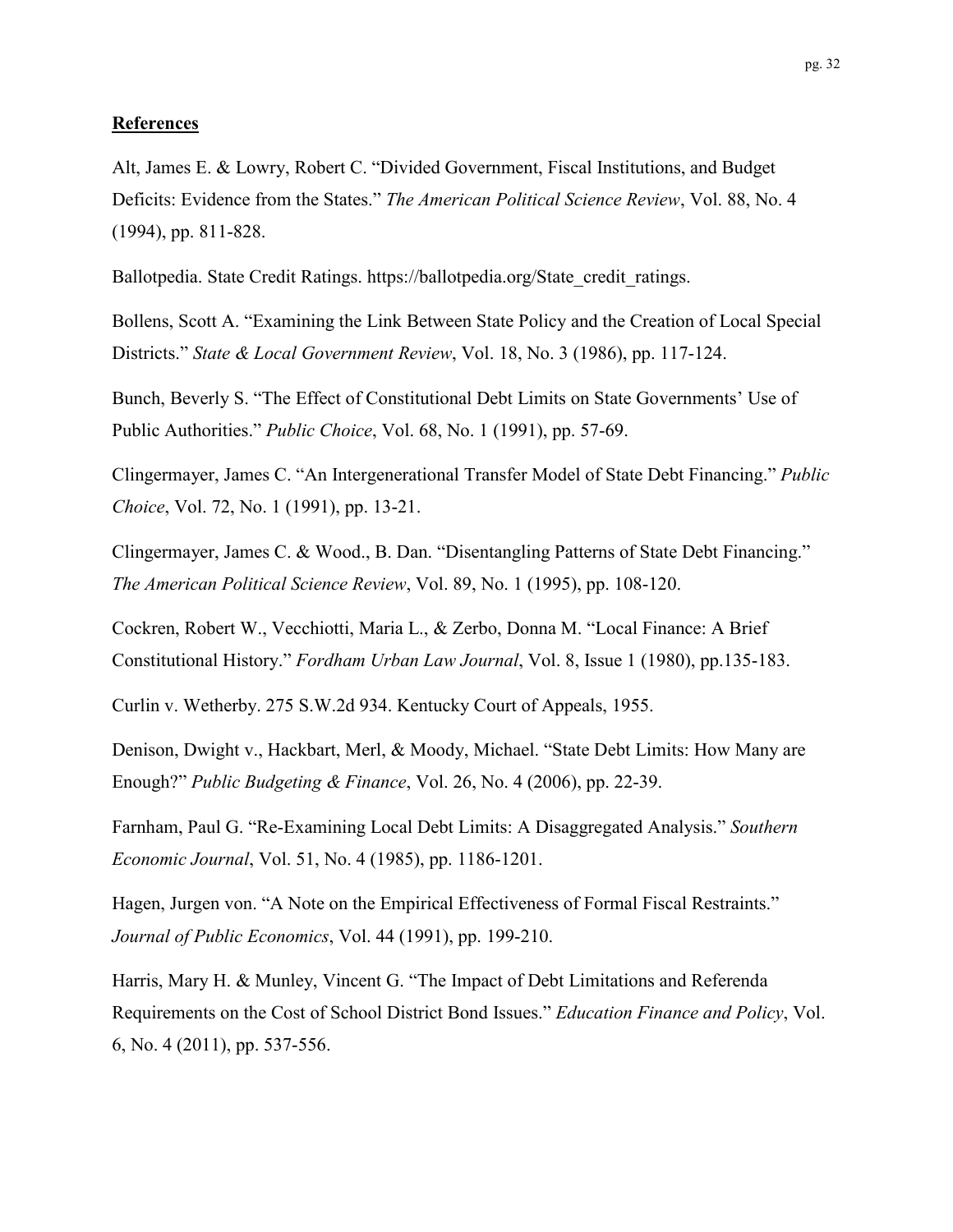Hays v. State Property and Buildings. Commission. 731 S.W.2d 797. Supreme Court of Kentucky, 1987.

Johnson, Craig L. & Kriz, Kenneth A. "Fiscal Institutions, Credit Ratings, and Borrowing Costs." *Public Budgeting & Finance*, Vol. 25, No. 1 (2005), pp. 84-103.

Kiewiet, Robert & Szakaly, Kristin. "Constitutional Limitations on Borrowing: An Analysis of State Bonded Indebtedness." *Journal of Law, Economics, & Organizations*, Vol. 12, No. 1 (1996), pp. 62-97.

Kleber, John. "Constitutions." *The Kentucky Encyclopedia*, John Kleber, ed., 1992.

Legislative Research Commission. *Kentucky Government: Informational Bulletin No. 137*, 2003.

New Jersey Turnpike Authority v. Parsons. 69 A.2d 875. Supreme Court of New Jersey, 1949.

New State Ice C. v. Liebmann, 285 U.S. 262. Supreme Court of the United States. 1932.

Nice, David C. "The Impact of State Policies to Limit Debt Financing." *Publius*, Vol. 21, No. 1 (1991), pp. 69-82.

O'Donnell, John L. "The Tax Cost of Constitutional Debt Limitation in Indiana." *National Tax Journal*, Vol. 15, No. 4 (1962), pp. 406-412.

O'Hara, Neil. *The Fundamentals of Municipal Bonds*. 6<sup>th</sup> ed., John Wiley & Sons, Inc., 2012.

Pogue, Thomas F. "The Effect of Debt Limits: Some New Evidence." *National Tax Journal*, Vol. 23, No. 1 (1970), pp. 36-49.

Ratchford, Benjamin U. *American State Debts*. Duke University Press, 1941.

Ratchford, Benjamin U. "State and Local Debt Limitations." *Proceedings of the Annual Conference on Taxation under the Auspices of the National Tax Association*. Vol. 51 (1958), pp. 215-229.

Schragger, Richard C. "Democracy and Debt." *The Yale Law Journal*, Vol 121, No. 4 (2012), pp. 860-886.